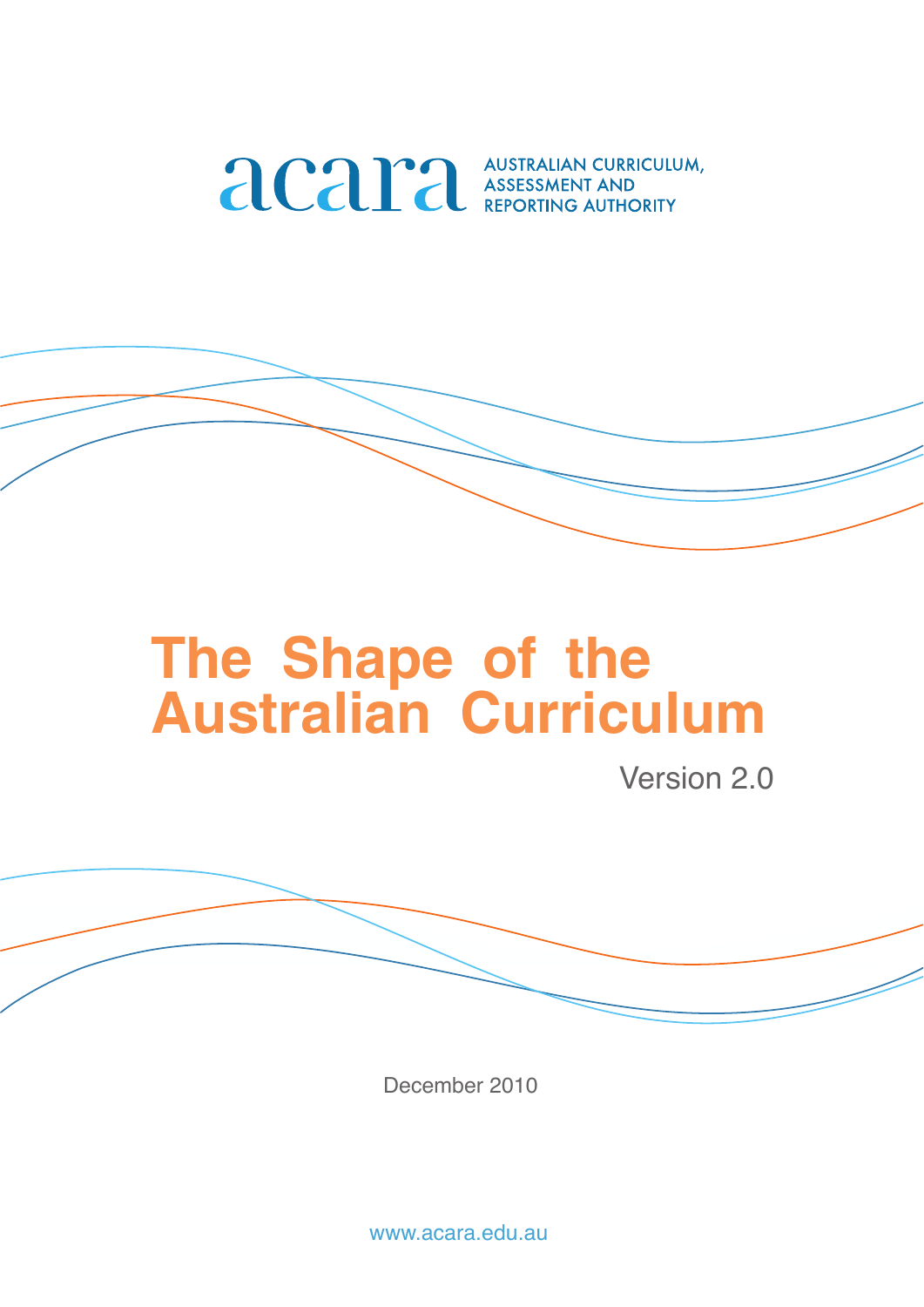#### **© Australian Curriculum, Assessment and Reporting Authority 2010**

This work is copyright. You may download, display, print and reproduce this material in unaltered form only (retaining this notice) for your personal, non-commercial use or use within your organisation.

All other rights are reserved. Requests and inquiries concerning reproduction and rights should be addressed to:

ACARA Copyright Administration, ACARA Level 10, 255 Pitt Street Sydney NSW 2000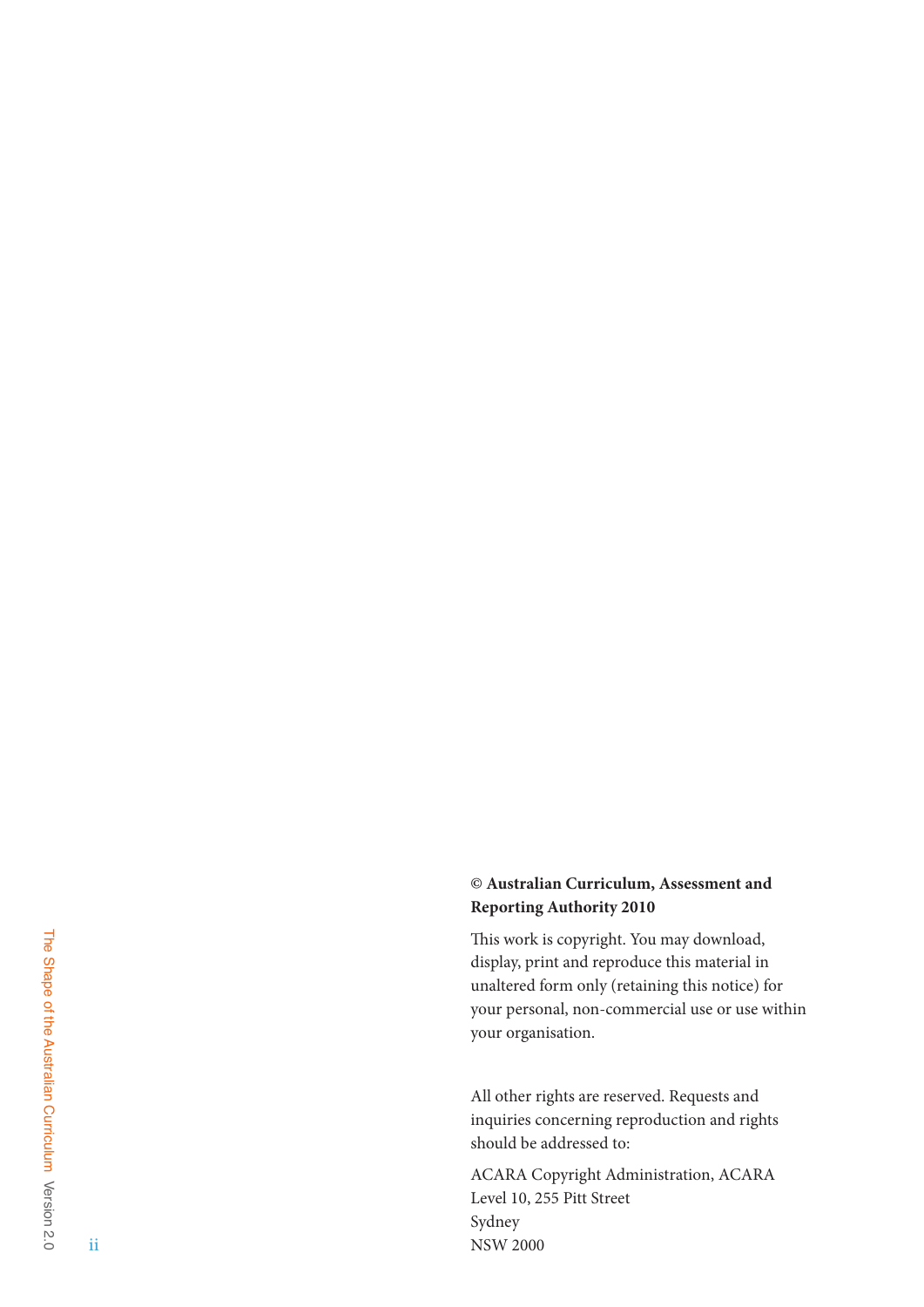# **Contents**

| 1. Purpose                                                   | 3              |  |
|--------------------------------------------------------------|----------------|--|
| 2. Preamble                                                  | $\overline{4}$ |  |
| 3. An Australian Curriculum                                  |                |  |
| Rationale                                                    | 5              |  |
| Goals of education                                           | 7              |  |
| 4. Development of the Australian Curriculum                  | 9              |  |
| Propositions shaping the Australian Curriculum               | 9              |  |
| Curriculum development process                               | 10             |  |
| 5. Scope of the Australian Curriculum                        | 11             |  |
| The curriculum across the years of schooling                 | 11             |  |
| <b>Foundation Year to Year 2</b>                             | 11             |  |
| Years 3-8                                                    | 12             |  |
| Years $9-10$                                                 | 13             |  |
| Senior secondary years of schooling                          | 13             |  |
| The diversity of learners                                    | 14             |  |
| Students for whom English is another language or dialect     | 14             |  |
| Students with special education needs                        | 15             |  |
| 6. Elements of the Australian Curriculum                     | 16             |  |
| Curriculum content                                           | 17             |  |
| Learning area knowledge, skills and understanding            | 17             |  |
| <b>General capabilities</b>                                  | 18             |  |
| Cross-curriculum priorities                                  | 20             |  |
| Development of curriculum on a year-by-year or               |                |  |
| bands-of-school-years basis                                  | 21             |  |
| Achievement standards                                        | 21             |  |
| A reporting framework - Foundation to Year 10                | 22             |  |
| 7. Teaching, learning, assessing and reporting               | 23             |  |
| 8. Implementation of the Australian Curriculum               | 25             |  |
| 9. Quality assurance and review of the Australian Curriculum | 26             |  |
| 10. Towards a world-class Australian Curriculum              | 27             |  |

The Shape of the Australian Curriculum Version 2.0 The Shape of the Australian Curriculum Version 2.0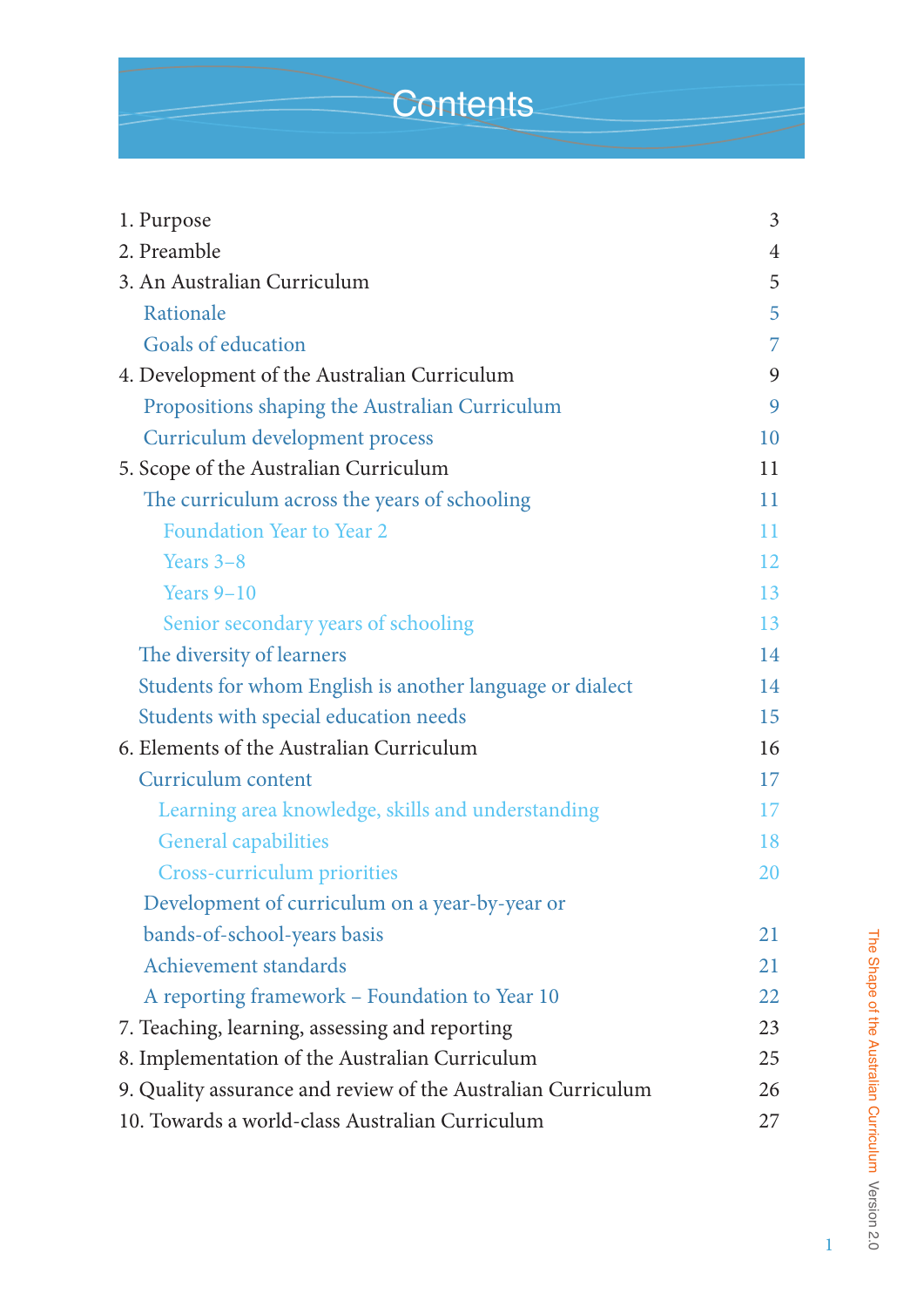# Amendment history

| Date            | <b>Version</b> | <b>Comment</b>                                                                                                                                                                                                                                                                                                                                                                                                                                                                                                                                     |
|-----------------|----------------|----------------------------------------------------------------------------------------------------------------------------------------------------------------------------------------------------------------------------------------------------------------------------------------------------------------------------------------------------------------------------------------------------------------------------------------------------------------------------------------------------------------------------------------------------|
| <b>May 2009</b> | 1.0            | Approved by the Interim National Curriculum Board<br>in May 2009 to guide the development of the first phase<br>of the Australian Curriculum (English, mathematics,<br>science and history).                                                                                                                                                                                                                                                                                                                                                       |
| October 2010    | 2.0            | Updated to support implementation of the Foundation<br>to Year 10 Australian Curriculum for English,<br>mathematics, science and history, to provide the context<br>for the next stage of development of the Foundation to<br>Year 12 curriculum and to promote ongoing discussion<br>about the shape of the Australian Curriculum as a<br>whole.<br>Approved for publication by the ACARA Board 26<br>October 2010 and endorsed by the Ministerial Council<br>for Education, Early Childhood Development and Youth<br>Affairs on 8 December 2010. |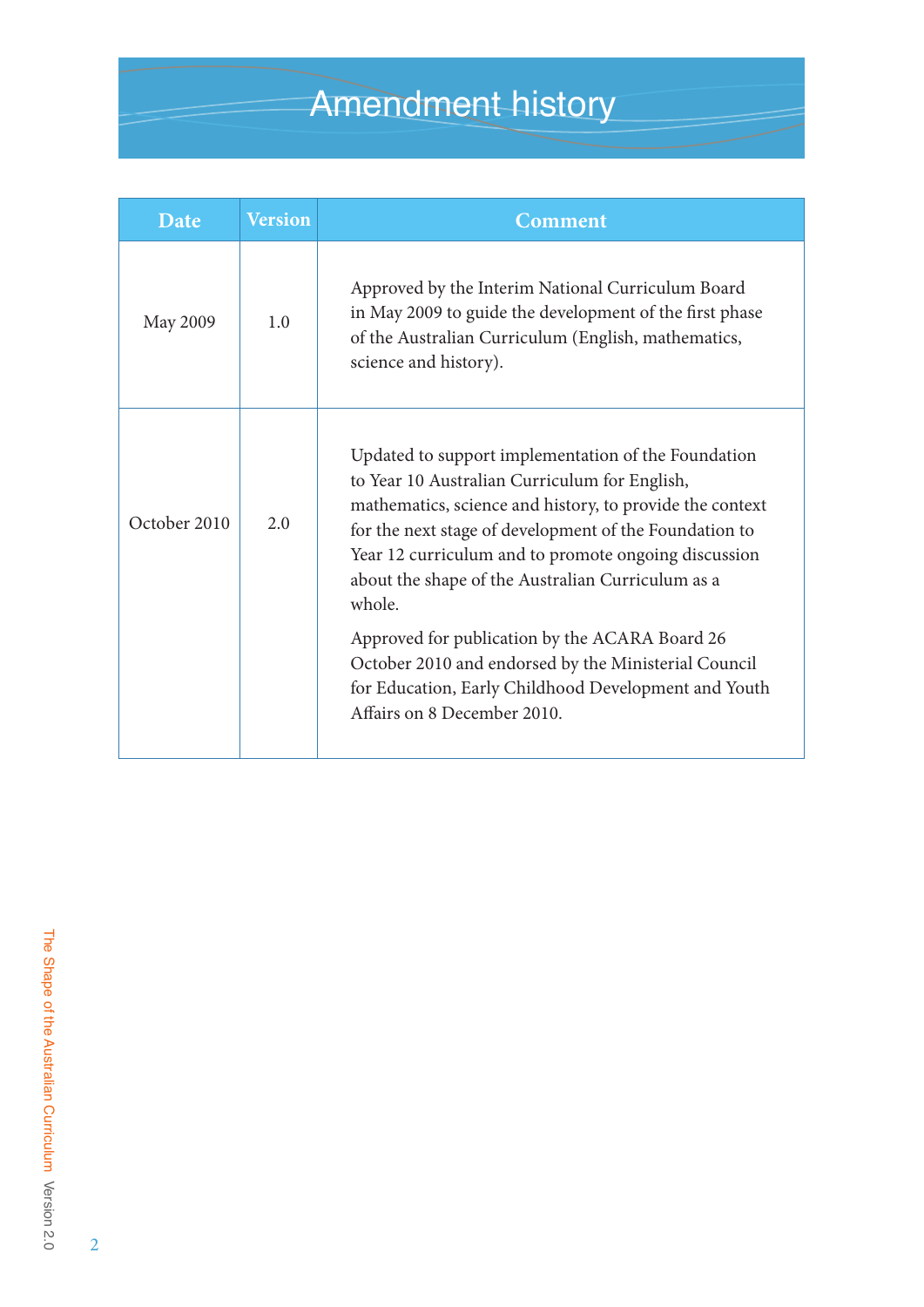# 1. Purpose

1. The *Shape of the Australian Curriculum v2.0* provides the policy background to support implementation of the Foundation to Year 10 Australian Curriculum for English, mathematics, science and history. It also provides the context for the next stage of development of the Foundation to Year 12 curriculum and will promote ongoing discussion about the shape of the Australian Curriculum as a whole — what is desired and how this differs from current practice in states and territories.

2. The *Shape of the Australian Curriculum* (May 2009) was written to guide the development of the first phase of the Australian Curriculum (English, mathematics, science and history). It was approved by the Ministerial Council in September 2009.

3. A large part of the *Shape of the Australian Curriculum v2.0* presents what has been agreed about the structure and development of the Australian Curriculum, with particular parts clearly indicating matters that require further discussion and debate. The ACARA website provides further information about how feedback can be provided to ACARA on the *Shape of the Australian Curriculum v2.0.* This second version of the shape paper will guide the development of the second phase of the Australian Curriculum (geography, languages and the Arts) and will inform the initial work on the rest of the Australian Curriculum.

4. Development of the Australian Curriculum over the next 12 months and discussion about the Australian Curriculum as a whole will result in the development of a further version of the Shape of the Australian Curriculum towards the end of 2011.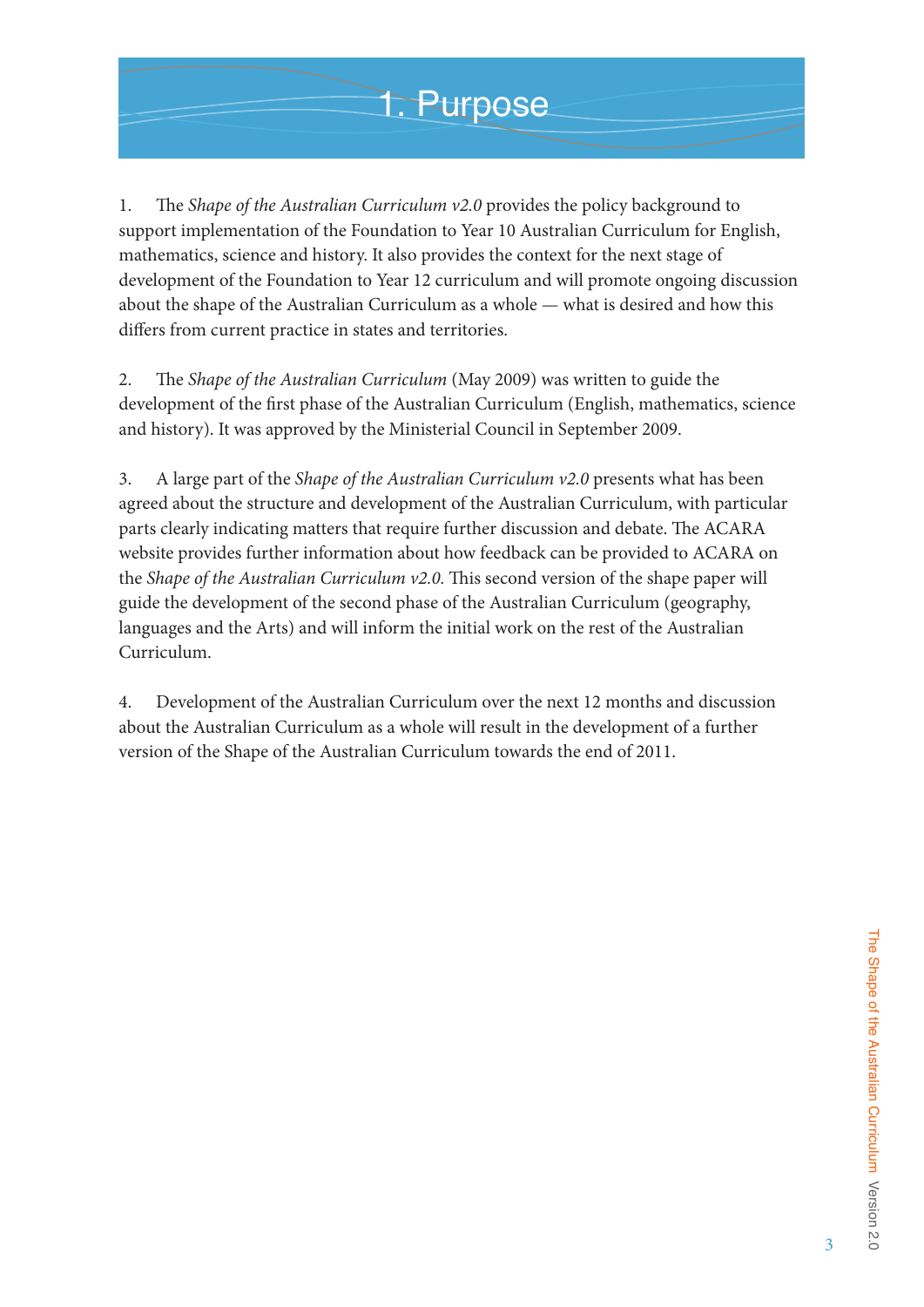# 2. Preamble

5. The Australian Curriculum, Assessment and Reporting Authority (ACARA) is responsible for:

- • a national curriculum from Foundation to Year 12 in specified learning areas
- a national assessment program aligned to the national curriculum that measures students' progress
- a national data collection and reporting program that supports:
	- analysis, evaluation, research and resource allocation
	- analysis, evaluation, research and resource allocation
	- accountability and reporting on schools
	- broader national achievement.

6. As part of its initial charter, ACARA was asked to commence curriculum development for English, mathematics, science and history. A second phase of work was authorised involving the development of an Australian Curriculum in geography, languages and the Arts. Subsequently, Australian education ministers agreed that a third phase of curriculum development will focus on health and physical education, information and communication technology, design and technology, economics, business, and civics and citizenship.

7. The establishment of ACARA can be seen as an outcome of many years of national collaboration in education. Twenty years ago, the Ministerial Council on Education, Employment, Training and Youth Affairs produced a collaborative statement on goals for schooling: the Hobart Declaration of 1989. Both the Hobart Declaration and the 1999 Adelaide Declaration authorised and stimulated the national effort.

8. The curriculum development work of ACARA is guided by the Melbourne Declaration on Educational Goals for Young Australians, adopted by the Ministerial Council in December 2008. The Melbourne Declaration emphasises the importance of knowledge, skills and understanding of learning areas, general capabilities and cross-curriculum priorities as the basis for a curriculum designed to support 21st century learning.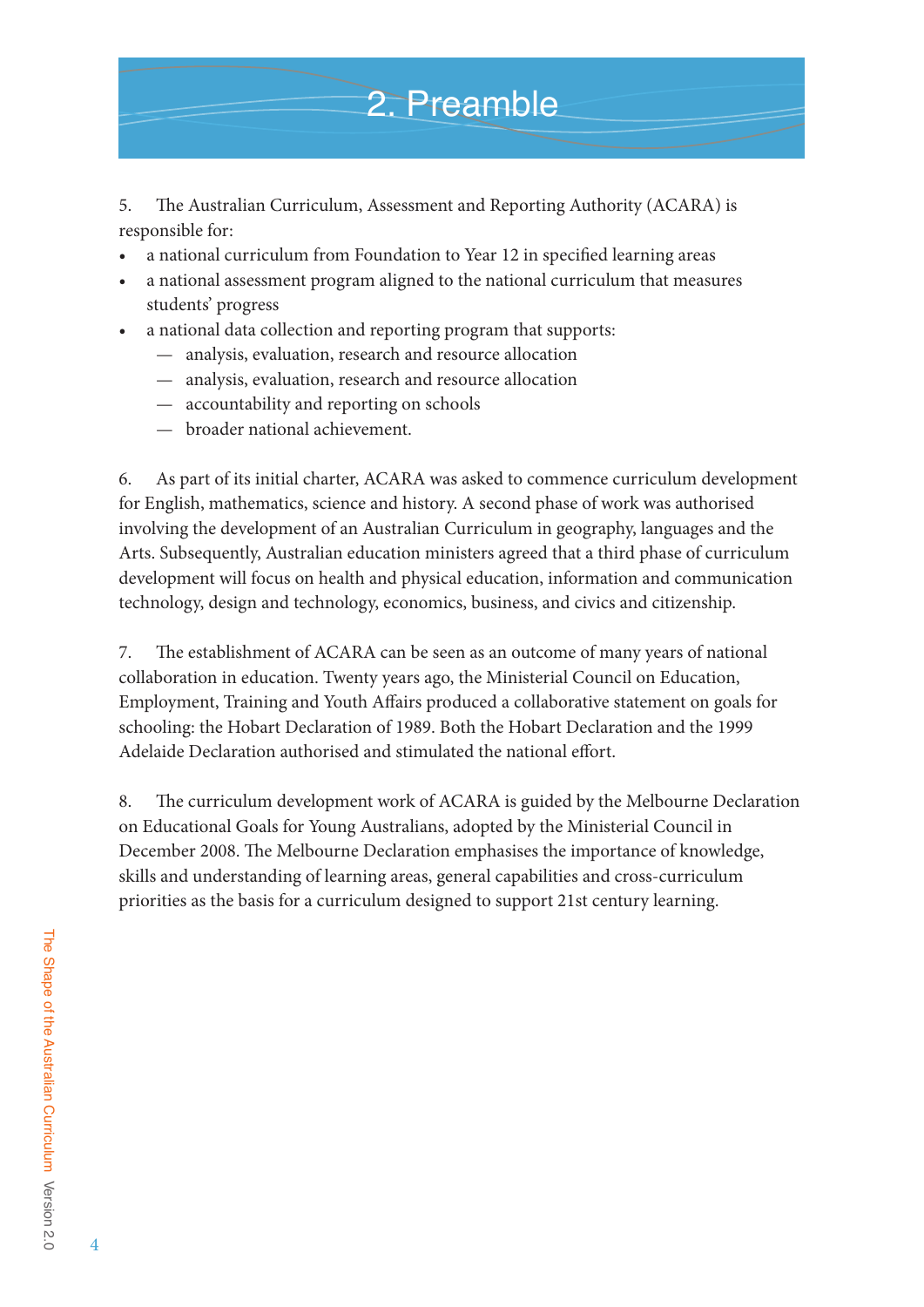### Rationale

9. Education plays a critical role in shaping the lives of the nation's future citizens. To play this role effectively, the intellectual, personal, social and educational needs of young Australians must be addressed at a time when ideas about the goals of education are changing and will continue to evolve.

10. At the 60th Australian Education Council meeting held in Hobart in April 1989, education ministers produced a collaborative statement on goals for schooling: the Hobart Declaration. This statement was updated in 1999 as the Adelaide Declaration. In 2008, ministers nominated five major developments that, over the 20-year period, had changed the ways in which people interacted with each other and thought about the purposes of schooling. These changes were set out in the *Melbourne Declaration on Educational Goals for Young Australians* (see Box 1).

Box 1: Changes over the period 1989-2008 with implications for education

- • Global integration and international mobility have increased rapidly in the past decade. As a consequence, new and exciting opportunities for Australians are emerging. This heightens the need to nurture an appreciation of, and respect for, social, cultural and religious diversity, and a sense of global citizenship.
- India, China and other Asian nations are growing and their influence on the world is increasing. Australians need to become 'Asia literate' by building strong relationships with Asia.
- • Globalisation and technological change are placing greater demands on education and skill development in Australia and the nature of jobs available to young Australians is changing faster than ever. Skilled jobs now dominate jobs growth and people with university or vocational education and training qualifications fare much better in the employment market than early school-leavers. To maximise their opportunities for healthy, productive and rewarding futures, Australia's young people must be encouraged not only to complete secondary education, but also to proceed into further training or education.
- • Complex environmental, social and economic pressures, such as climate change, that extend beyond national borders pose unprecedented challenges, requiring countries to work together in new ways. To meet these challenges, Australians must be able to comprehend and use scientific concepts and principles, and approach problem solving in new and creative ways.
- • Rapid and continuing advances in information and communication technologies (ICT) are changing the ways people share, use, develop and process information and technology, and young people need to be highly skilled in ICT. While schools already employ these technologies in learning, there is a need to increase their effectiveness significantly over the next decade.

Ministerial Council on Education, Employment, Training and Youth Affairs, *Melbourne Declaration on Educational Goals for Young Australians*, December 2008, p.13.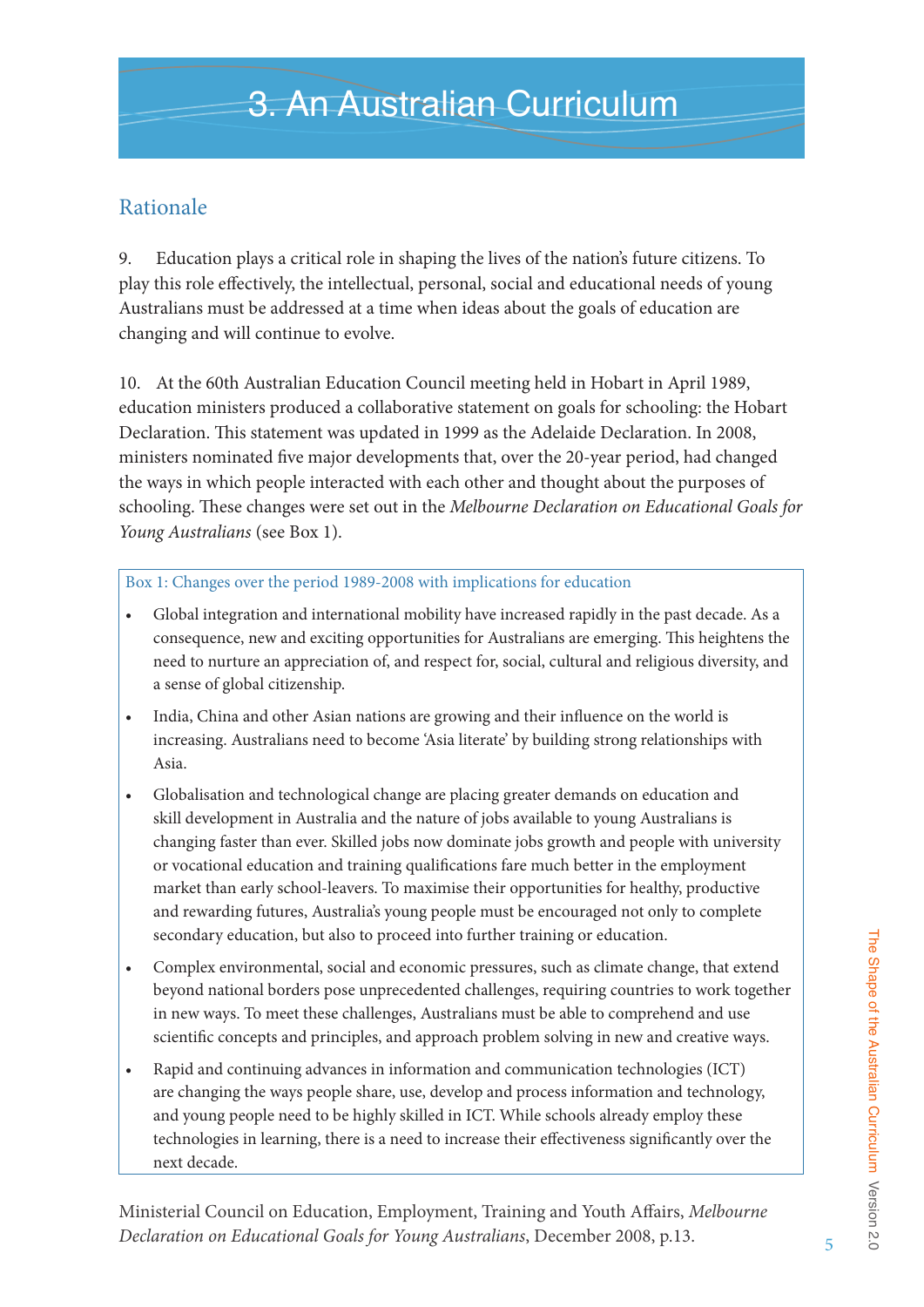11. Education must not only respond to these remarkable changes but also, as far as possible, anticipate the conditions in which young Australians will need to function as individuals, citizens and workers when they complete their schooling. These future conditions are distant and difficult to predict. It is expected that almost all young Australians who begin primary school in 2011 will continue their initial education until 2022. Many will go on to further education or training through to the mid-2020s and later. Young people will need a wide and adaptive set of knowledge, understanding and skills to meet the changing expectations of society and to contribute to the creation of a more productive, sustainable and just society.

12. An Australian Curriculum in the 21st century needs to acknowledge the changing ways in which young people will learn and the challenges that will continue to shape their learning in the future. The curriculum is important in setting out what will be taught, what students need to learn and the expected quality of that learning.

13. The commitment to develop a national curriculum reflects a willingness to work together, across geographical and school-sector boundaries, to provide a world-class education for all young Australians. Working nationally makes it possible to harness collective expertise and effort in the pursuit of this common goal. It also offers the potential of economies of scale and a substantial reduction in the duplication of time, effort and resources.

14. The Australian Curriculum also means that all young Australians can learn about the histories and cultures of Aboriginal and Torres Strait Islander peoples, of their contribution to Australia, and of the consequences of colonial settlement for Indigenous communities, past and present. For Aboriginal people and Torres Strait Islanders, the Australian Curriculum promotes the importance of pursuing excellence within education settings which respect and promote their cultural identity.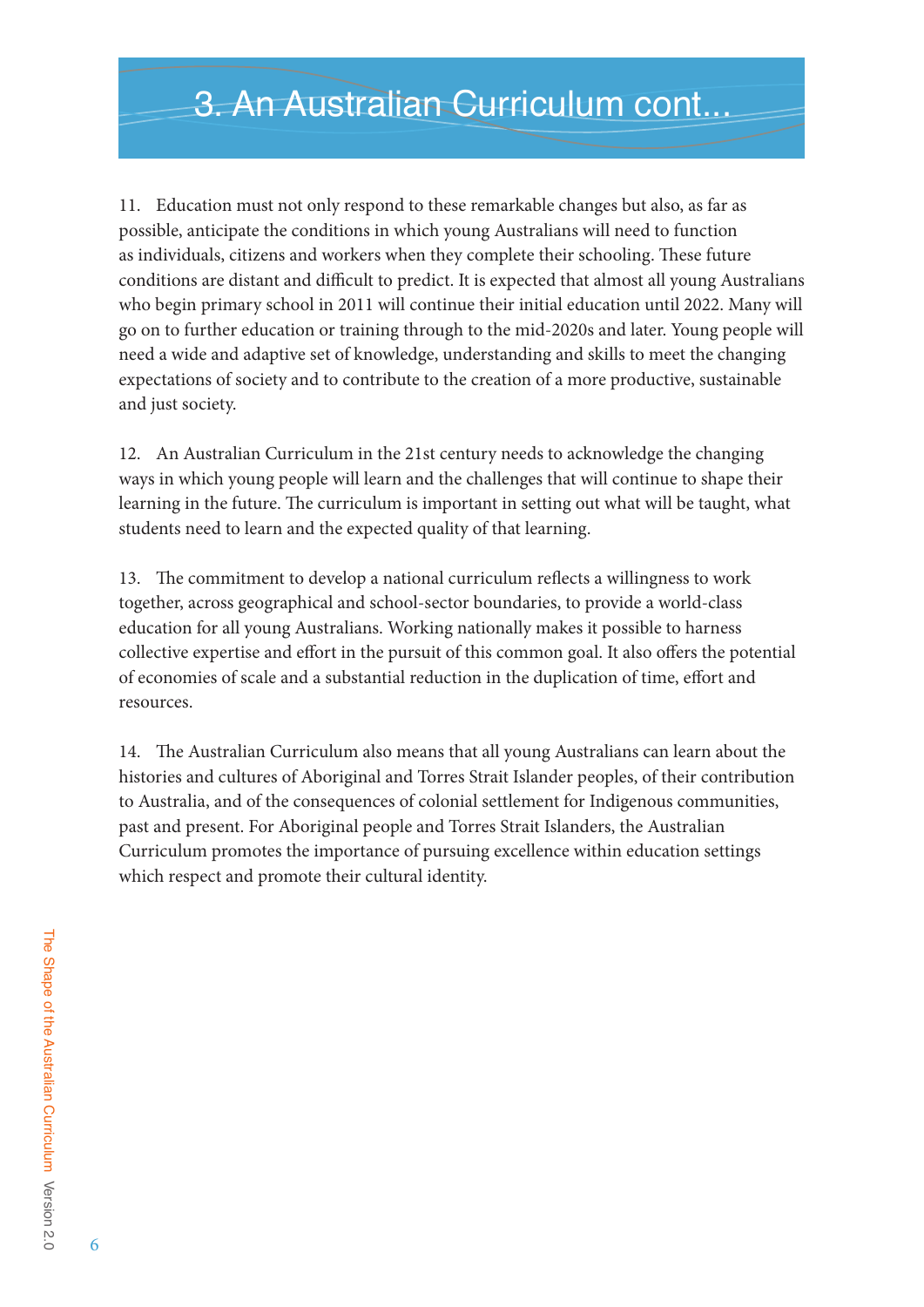### Goals of education

15. The Melbourne Declaration commits 'to supporting all young Australians to become successful learners, confident and creative individuals, and active and informed citizens' (see Box 2) and to promoting equity and excellence in education.

#### Box 2(a): Educational goals for young Australians

#### Successful learners:

- develop their capacity to learn and play an active role in their own learning
- have the essential skills in literacy and numeracy and are creative and productive users of technology, especially ICT, as a foundation for success in all learning areas
- are able to think deeply and logically, and obtain and evaluate evidence in a disciplined way as the result of studying fundamental disciplines
- are creative, innovative and resourceful, and are able to solve problems in ways that draw upon a range of learning areas and disciplines
- are able to plan activities independently, collaborate, work in teams and communicate ideas
- are able to make sense of their world and think about how things have become the way they are
- are on a pathway towards continued success in further education, training or employment, and acquire the skills to make informed learning and employment decisions throughout their lives
- are motivated to reach their full potential.

#### Confident individuals:

- have a sense of self-worth, self-awareness and personal identity that enables them to manage their emotional, mental, spiritual and physical wellbeing
- have a sense of optimism about their lives and the future  $-$  are enterprising, show initiative and use their creative abilities
- develop personal values and attributes such as honesty, resilience, empathy and respect for others
- have the knowledge, skills, understanding and values to establish and maintain healthy, satisfying lives
- have the confidence and capability to pursue university or post-secondary vocational qualifications leading to rewarding and productive employment
- relate well to others and form and maintain healthy relationships
- • are well prepared for their potential life roles as family, community and workforce members
- embrace opportunities, make rational and informed decisions about their own lives and accept responsibility for their own actions.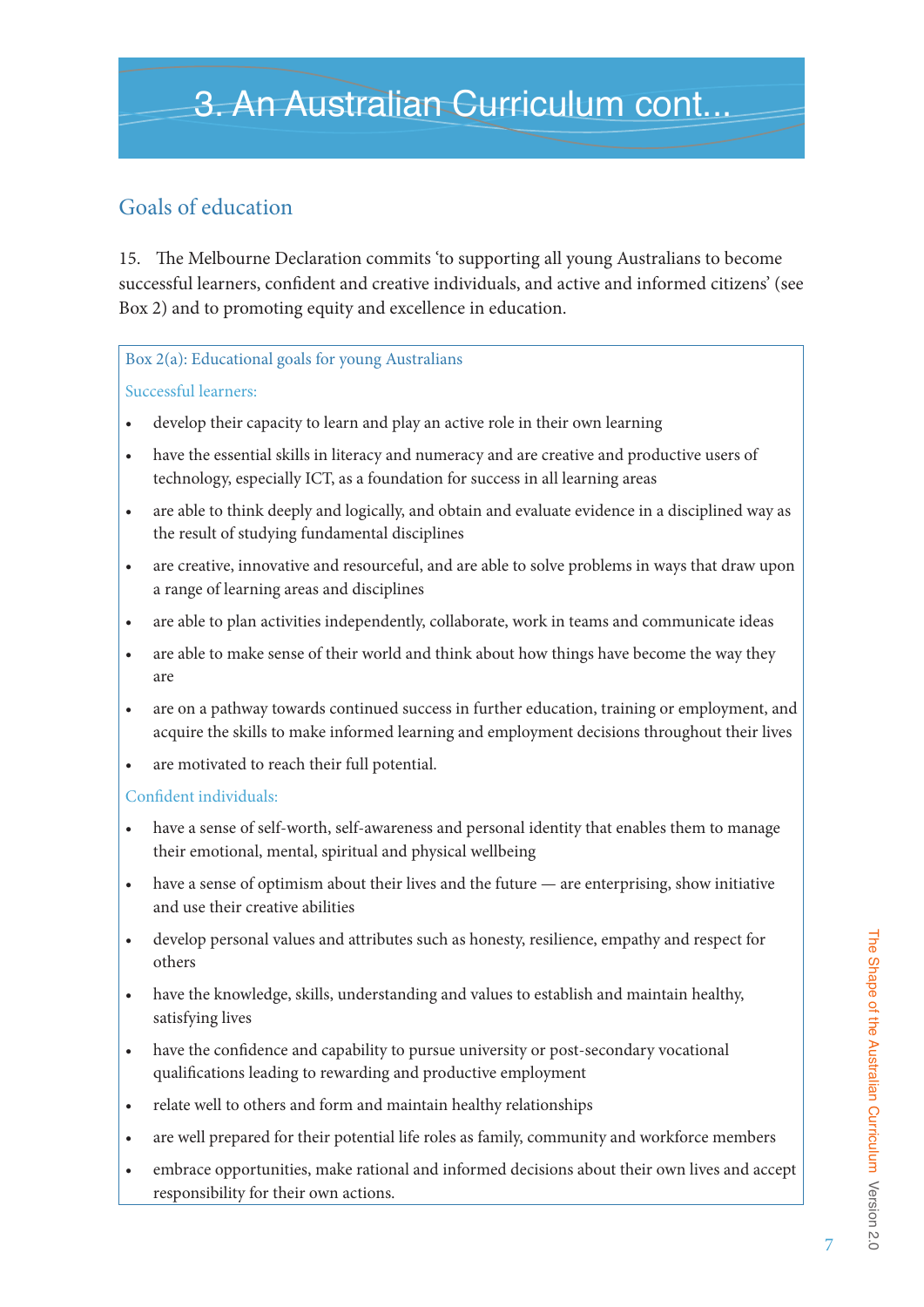# 3. An Australian Curriculum cont...

#### Box 2(b): Educational goals for young Australians

Active and informed citizens:

- • act with moral and ethical integrity
- • appreciate Australia's social, cultural, linguistic and religious diversity, and have an understanding of Australia's system of government, history and culture
- understand and acknowledge the value of Indigenous cultures and possess the knowledge, skills and understanding to contribute to, and benefit from, reconciliation between Indigenous and non-Indigenous Australians
- are committed to national values of democracy, equity and justice, and participate in Australia's civic life
- • are able to relate to and communicate across cultures, especially the cultures and countries of Asia
- • work for the common good, in particular sustaining and improving natural and social environments
- are responsible global and local citizens.

Ministerial Council on Education, Employment, Training and Youth Affairs, *Melbourne Declaration on Educational Goals for Young Australians*, December 2008, p.13.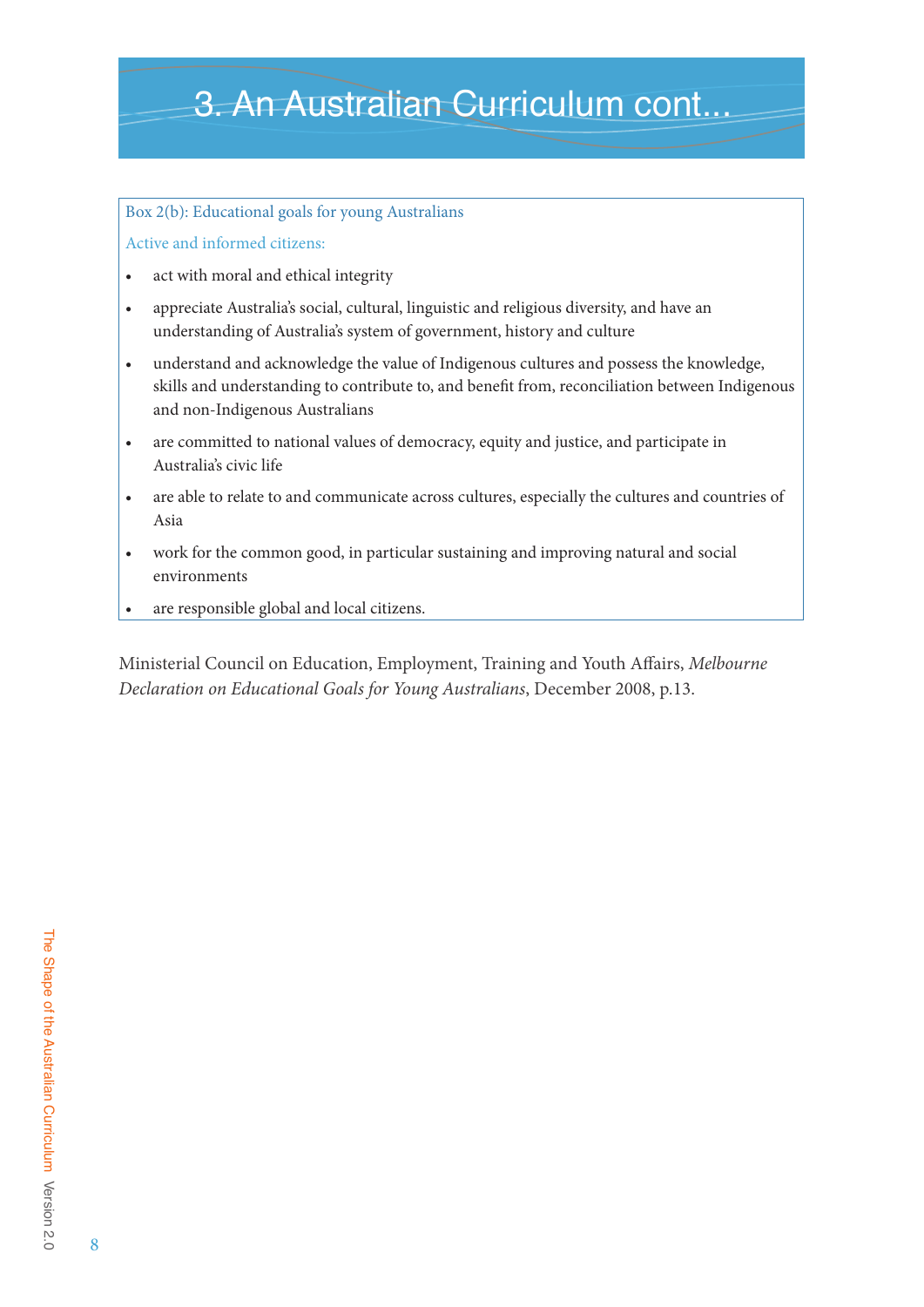## Propositions shaping the Australian Curriculum

16. The development of the Australian Curriculum is shaped by the following propositions.

- The Australian Curriculum recognises the entitlement of each student to knowledge, understanding and skills that provide a foundation for successful and lifelong learning and participation in the Australian community.
- • The Australian Curriculum is presented as a continuum that makes clear to teachers what is to be taught across the years of schooling. It makes clear to students what they should learn and the quality of learning expected of them as they progress through school.
- The Australian Curriculum is based on the assumptions that each student can learn and the needs of every student are important. It enables high expectations to be set for each student as teachers account for the current levels of learning of individual students and the different rates at which students develop.
- The Australian Curriculum is aligned with the Early Years Learning Framework and builds on its key learning outcomes, namely: children have a strong sense of identity; children are connected with, and contribute to, their world; children have a strong sense of wellbeing; children are confident and involved learners; and children are effective communicators.
- The Australian Curriculum helps prepare all young Australians to become competent members of the community. It builds firm and meaningful foundation skills as well as providing the basis for developing expertise for the increasing number of students who move on to specialised advanced studies in academic disciplines, professions and technical trades.
- The primary audience for the Australian Curriculum is teachers. The curriculum is concise and expressed in plain language while preserving a complexity appropriate for professional practitioners. Consistency in terms of language and broad structure supports teachers in planning within and across learning areas.
- The Australian Curriculum specifies what all young Australians should learn as they progress through schooling and is designed to be taught well within the overall teaching time and with the resources available to teachers and students. School authorities make decisions about the allocation of time and other resources.
- For some learning areas, the Australian Curriculum will be written with the expectation that they will be taught in each year of schooling from Foundation to Year 10. For other areas, the Australian Curriculum will describe an entitlement that students will have the opportunity to learn across Foundation to Year 8, as well as additional learning they may choose and/or schools may choose to provide in Years 9–10.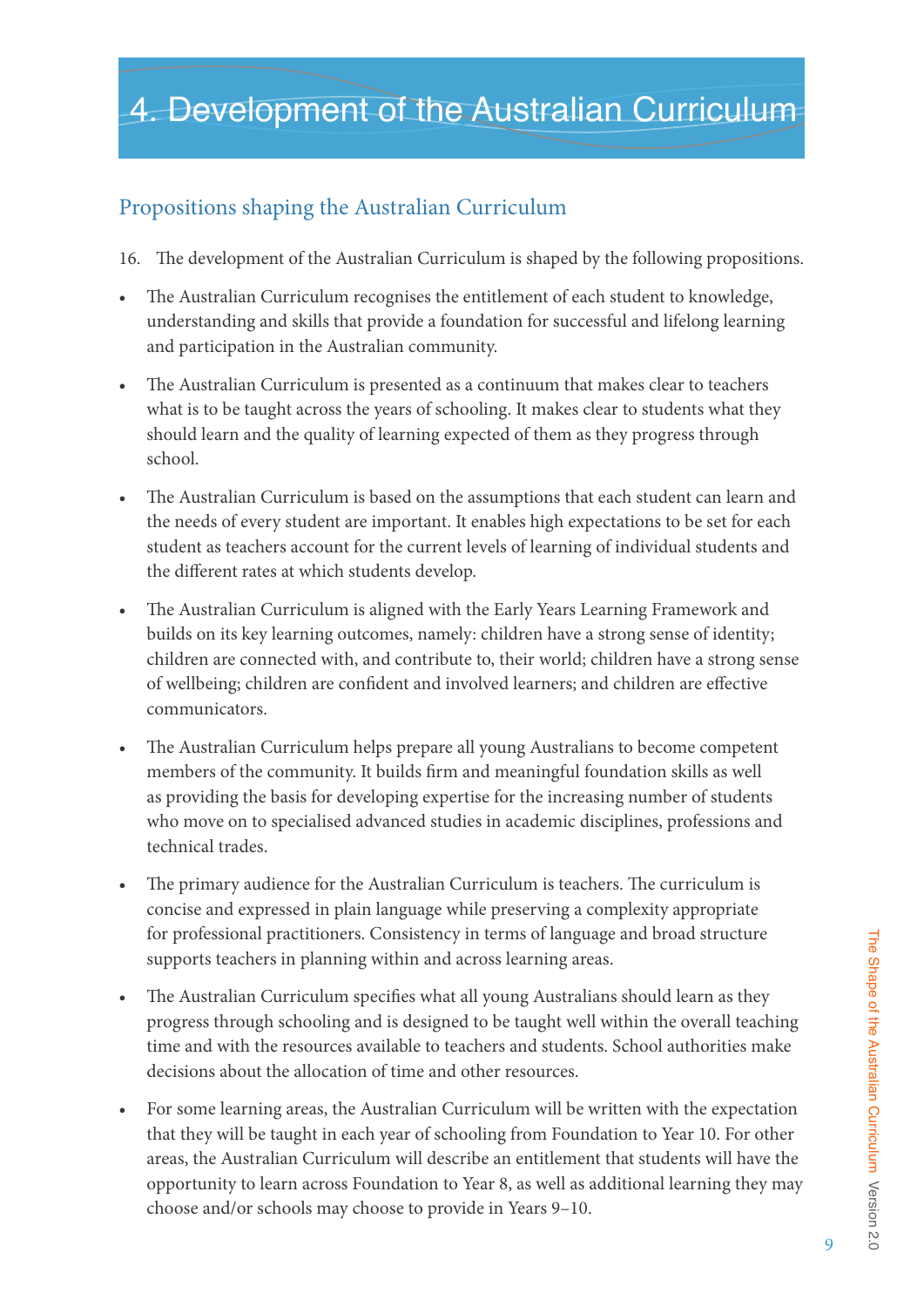- Jurisdictions, systems and schools will be able to implement the Australian Curriculum in ways that value teachers' professional knowledge, reflect local contexts and take into account individual students' family, cultural and community backgrounds. Schools and teachers determine pedagogical and other delivery considerations.
- • The Australian Curriculum is established on a strong evidence base, which is related to learning, pedagogy and what works in professional practice, and has been benchmarked against international curricula.

## Curriculum development process

17. The process for developing the Australian Curriculum has been designed to generate broad engagement with, and discussion and feedback about, the shape and content of the Australian Curriculum.

18. It involves four interrelated phases: curriculum shaping, curriculum writing, implementation and curriculum evaluation and review.

19. Curriculum shaping involves the development of a paper for each learning area setting out a broad outline of the proposed curriculum. Expert advice is sought in the development of an initial draft shape paper released for wide public consultation. Following modification of the draft in light of consultation and feedback, a final shape paper is published on ACARA's website.

20. Curriculum writing involves teams of writers, supported by expert advisory panels and ACARA curriculum staff, who draft content descriptions and achievement standards for Foundation to Year 12. The draft Australian Curriculum for each learning area is released for public consultation and is subsequently revised in light of the feedback. The writing stage culminates in publication of the Australian Curriculum for the learning area.

21. Curriculum implementation sees the Australian Curriculum delivered in an online environment for school authorities, schools and teachers to use. ACARA works with state and territory curriculum and school authorities to support their ongoing implementation planning.

22. Curriculum evaluation and review processes are put in place to monitor and review the Australian Curriculum based on implementation feedback. The evaluation process may result in minor changes to, or a revision of, the curriculum.

23. Major features, processes and broad timeframes for these phases are elaborated in the Curriculum Development Process paper which can be found at www.acara.edu.au. During the first few months of 2011 ACARA will review its process for stakeholder consultation and engagement and will subsequently revise its Curriculum Development process.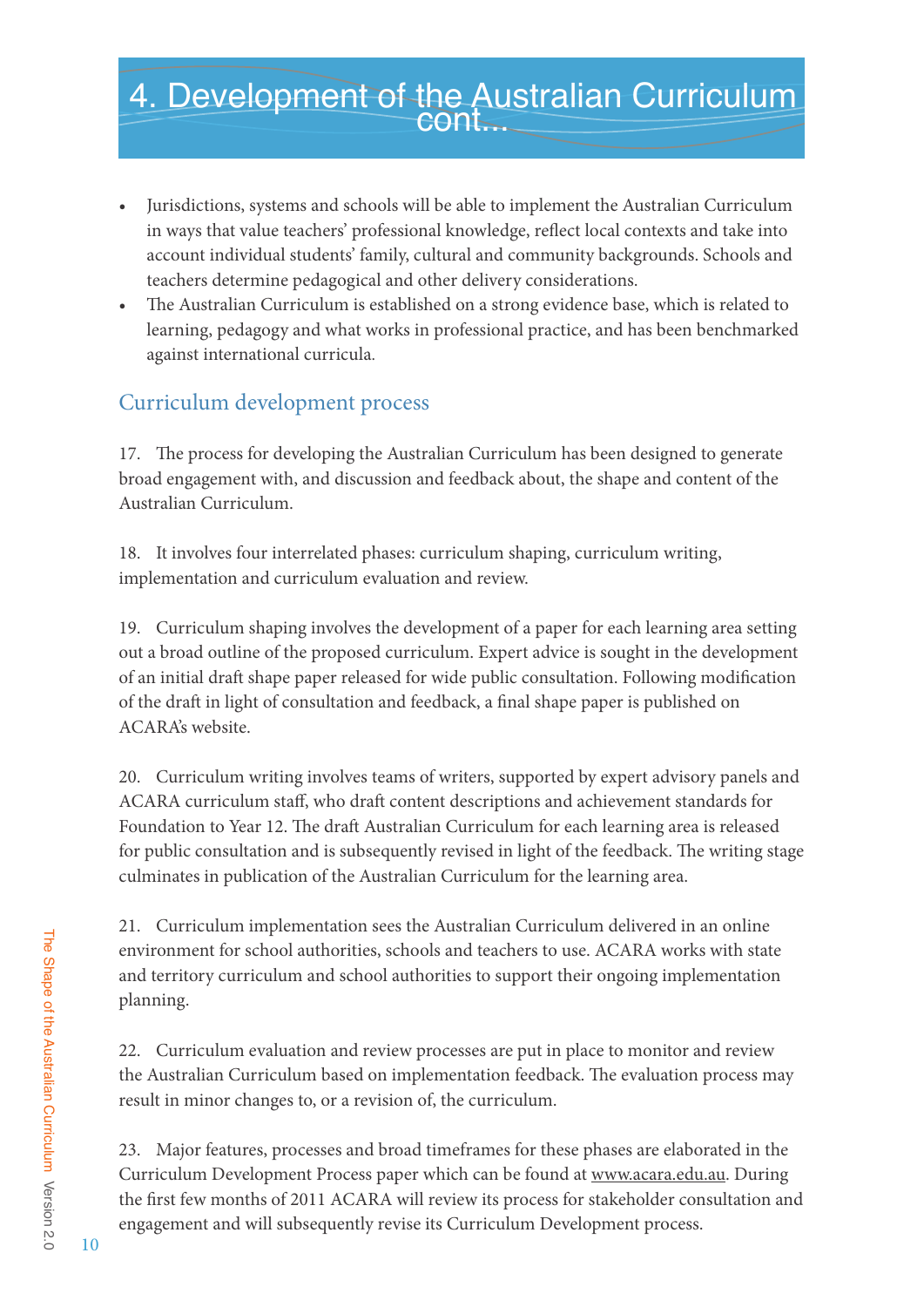24. The Australian Curriculum has been written to take account of the growth and development of young people across the years of schooling, the diverse needs of the student population in Australian schools, and the knowledge, understanding and skills all young Australians are entitled to learn in terms of learning areas, general capabilities and crosscurriculum priorities.

25. The Australian Curriculum makes clear to teachers what is to be taught. It also makes clear to students what they should learn and the quality of learning expected of them. Schools are able to decide how best to deliver the curriculum, drawing on integrated approaches where appropriate and using pedagogical approaches that account for students' needs, interests and the school and community context. School authorities will be able to offer curriculum beyond that specified in the Australian Curriculum.

## The curriculum across the years of schooling

26. For some areas the Australian Curriculum has been written with the intention that it is taught to all students in each year of schooling from Foundation to Year 10, with decisions to be made subsequently about further learning in the senior secondary years. For other areas the Australian Curriculum will be written for Foundation to Year 12, but with the intention that it is taught to all students across Foundation to Year 8, with subsequent decisions to be made about further learning in Years 9, 10, 11 and 12. Specific decisions about expected learning and options for further learning will be taken as the development of the Australian Curriculum proceeds into 2011.

27. The Australian Curriculum has been written to focus on an entitlement for all students while acknowledging that the needs and interests of students will vary and the curriculum should support schools and teachers to respond to these needs and interest. As a result, the curriculum will articulate what is expected for all students to learn as well as articulating additional learning options. Specific decisions about entitlements and opportunities for additional learning will be taken as the development of the Australian Curriculum proceeds into 2011.

### Foundation Year to Year 2

28. In the early years of schooling, children have a natural curiosity about their world and their desire to make sense of it provides a platform to construct and review their learning through interactions with others, experimentation, scaffolding, explicit teaching, practice and play in the classroom and beyond. This helps them make sense of a world that is outside their immediate experience, as they connect new knowledge with what they already know or believe. This also sometimes provides an opportunity to challenge what they know or believe.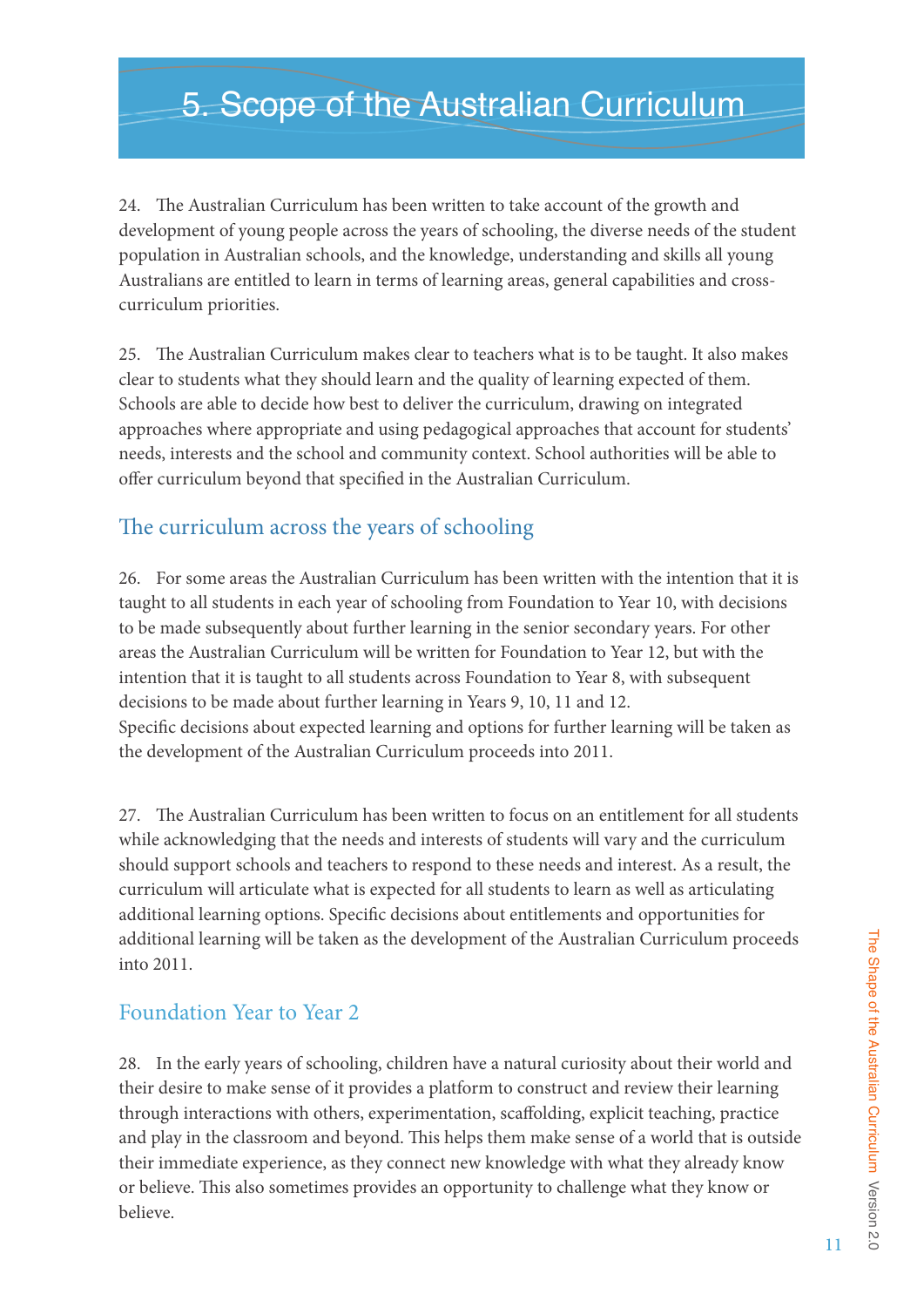# 5. Scope of the Australian Curriculum cont...

29. The Australian Curriculum builds on the national Early Years Learning Framework and builds on its key learning outcomes, namely: children have a strong sense of identity; children are connected with, and contribute to, their world; children have a strong sense of wellbeing; children are confident and involved learners; and children are effective communicators. The Australian Curriculum is designed to accommodate the varied learning experiences and diverse backgrounds that children bring to school.

30. The Australian Curriculum for students between five and eight years of age (typically Foundation to Year 2) recognises the importance of communication, language and building relationships. It gives priority to foundation knowledge, understanding and skills that all children are expected to develop to enhance their opportunities for continued learning. In these years, priority is given to literacy and numeracy development because these are the foundations on which further learning is built. The foundation for literacy is built primarily in English and the foundation for numeracy primarily in mathematics. However, both literacy and numeracy must be reinforced and strengthened through learning in other contexts including science, history, geography and technologies.

31. Priority is also given to motor skills development, physical activity and the development of safe and healthy personal practices through the teaching of health and physical education. Equally, all students in these early years will have the opportunity to develop their sensory, cognitive and affective appreciation of the world around them through exploratory and creative learning. The opportunity to learn a language may also be available, subject to school and curriculum authority arrangements.

### Years 3–8

32. During these years of schooling, students are moving from concrete to abstract thinking. They begin to understand and appreciate different points of view and can concentrate on tasks for longer periods of time. Their thought processes become more logical and consistent, and they gradually become more independent as learners. Students increasingly look for and value learning they perceive as relevant, consistent with personal goals, and/or leading to important outcomes. The transition from primary to secondary school coincides with a range of significant physical, cognitive, emotional and social changes. Students often begin to question established conventions, practices and values. Their interests extend well beyond their own communities and they develop concerns about wider issues.

33. The curriculum for students between eight and 14 years of age (typically Years 3 – 8) is increasingly organised through distinct learning areas and also highlights and promotes links between learning areas to deepen knowledge and understanding. While continuing to prioritise English and literacy and mathematics and numeracy, the Australian Curriculum will deliver a comprehensive education that has children learning in each of the other areas of learning, as outlined in the Melbourne Declaration.

12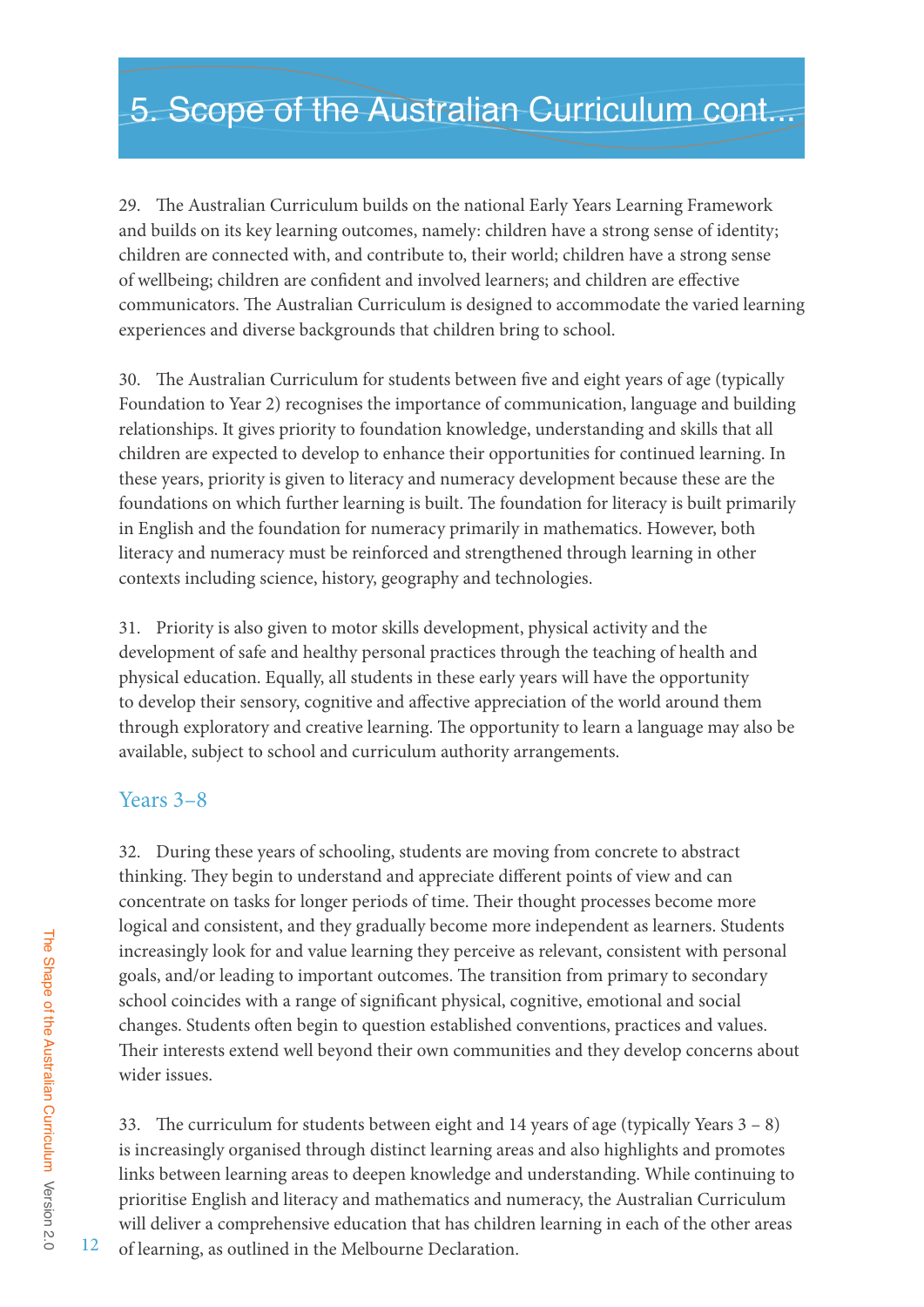# 5. Scope of the Australian Curriculum cont...

34. While the curriculum focuses on an entitlement for all students, it also describes additional learning that might be provided in areas such as the arts, humanities and social sciences, and technologies. In secondary school settings, for example, the curriculum enables schools to build on a broad general education, organised around core learning areas, and to offer opportunities for students to select additional areas of study matched to their interests and needs.

Specific decisions about entitlements and opportunities for additional learning in particular learning areas will be taken as the development of the Australian Curriculum proceeds into 2011.

### Years 9–10

35. The middle and upper secondary years of schooling can be seen as a period of transition to adulthood. Students have a clearer sense of their strengths, interests and goals. They begin to see themselves as active players in community life and are often concerned about major social and environmental issues and the ethical implications of human activity and knowledge.

36. In Years 9 and 10, the Australian Curriculum will be written to build on prior learning and deepen understanding in each learning area.

37. During the development of the curriculum for these years of schooling consideration will be given to who will determine what each student will have the opportunity to learn. Such consideration will take account of the opportunities to build on and deepen prior learning, to broaden learning, including through vocationally-oriented pathways and national trade cadetships, and to sustain student engagement and improve achievement.

38. The Australian Curriculum does not make assumptions about how the curriculum will be delivered in schools. Schools will continue to make decisions about how best to organise student learning according to student needs and interests and school and community contexts. In some cases, students will commence accredited senior secondary studies (general or vocational in nature) or undertake other programs developed by the school.

39. Flexibility is important because it allows schools to provide learning pathways that extend the learning entitlement and ensure all students are fully engaged and prepared to continue learning into the senior secondary years.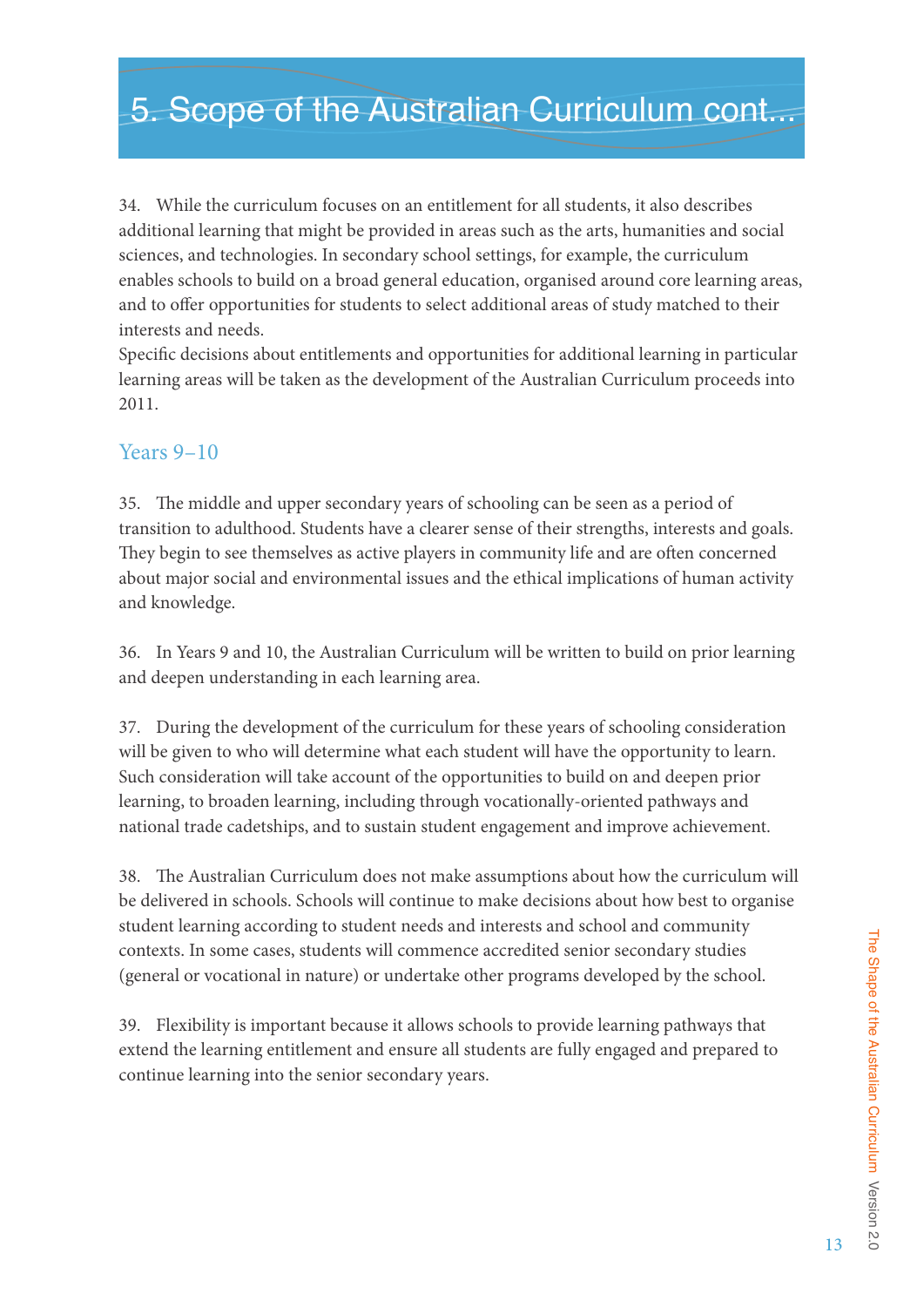### Senior secondary years of schooling

40. The curriculum for students aged 16 to 18 years of age (typically Years 11 and 12) provides students with increased opportunities to make choices about pathways through school and beyond. These choices are informed by previous success and enjoyment, future options for training, learning or employment, and the setting in which the learning is to occur. Many young people in this age range have already been in part-time employment or will take up part-time jobs while undertaking their senior secondary schooling. The senior school curriculum offers more opportunities for specialisation in learning, including within the regular school program and through accredited vocational education and training.

### The diversity of learners

41. Every student is entitled to enriching learning experiences across all areas of the curriculum. Students in Australian classrooms have multiple, diverse and changing needs that are shaped by individual learning histories and abilities as well as cultural and language backgrounds and socio-economic factors.

42. The Australian Curriculum has been developed to ensure that curriculum content and achievement standards establish high expectations for all students. The curriculum provides flexibility for teachers to take into account the different rates at which students with diverse learning needs develop.

43. ACARA will work with school authorities to support the implementation of the Australian Curriculum and will produce advice and guidance about using the curriculum to address the diversity of student learning.

### Students for whom English is another language or dialect

44. Standard Australian English is essential for success in Australian schools. All learning is accessed through language and success is measured through language.

45. Many students in Australian schools are learners of English as an additional language or dialect (EAL/D) whose first language is a language other than Standard Australian English and who require additional support to assist them to develop English language proficiency. While many EAL/D students do well in school, there is a significant group of these learners who are performing well below the national average and who leave school without having achieved their potential.

46. The objectives of the Australian Curriculum are ultimately the same for all students. However, EAL/D learners must reach these objectives while simultaneously learning a new language and learning content and skills through that new language.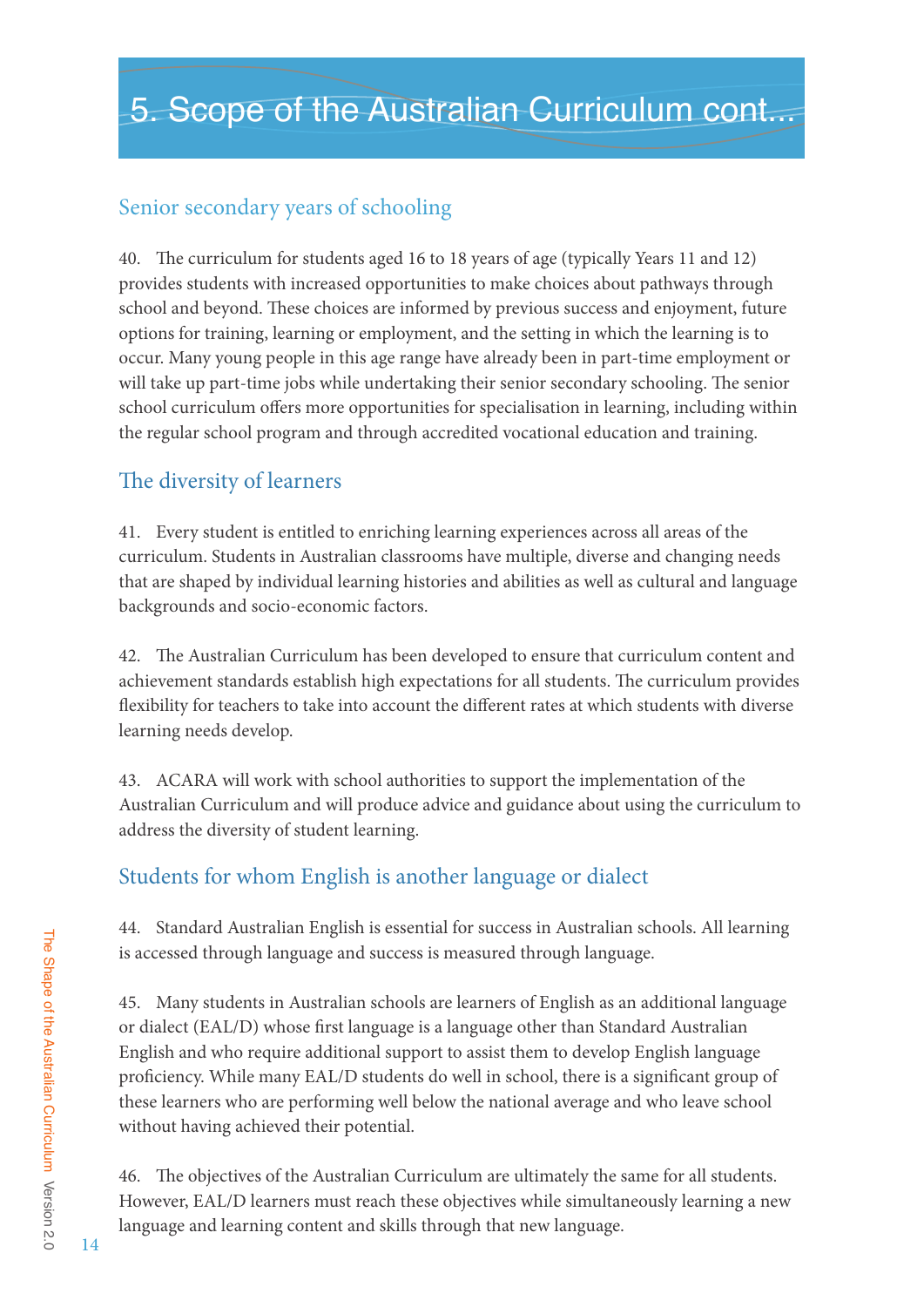They may require additional time and support, along with informed teaching which explicitly addresses their language needs.

47. The Australian Curriculum: English does not describe either the process of language development as it occurs for EAL/D learners, nor pay attention to the parts of language that second language learners find challenging. This will be addressed through a national EAL/D document which will support the Australian Curriculum in each learning area by describing how language proficiency develops. It will allow all teachers to identify the language levels of EAL/D learners and to pay attention to their specific learning requirements when teaching the learning area. This will ensure equity of access to the language and learning of each curriculum for all learners.

## Students with special education needs

48. The objectives of the Australian Curriculum are the same for all students. The curriculum should offer students with special education needs rigorous, relevant and engaging learning experiences.

49. The majority of students with special education needs can engage with the Foundation to Year 10 curriculum provided the necessary adjustments are made by education authorities, schools and teachers to the complexity of curriculum content and to the means through which students demonstrate their learning. In order to meet students' learning needs, teachers will use a range of assessment information to locate the students' current level of achievement on the learning continuum represented by the Australian Curriculum and then modify their teaching in line with students' achievement levels.

50. Many students with special education needs are able to achieve educational standards commensurate with their peers, provided the necessary adjustments are made to instructional processes and to the means through which they demonstrate their learning.

51. In other cases, teachers will be required to make appropriate adjustments to the complexity or sophistication of the curriculum content descriptions and achievement standards. Adjustments should also be made to how progress is monitored and assessed in order to focus on reporting actual student achievement.

52. For a small percentage of students with special education needs, the Foundation to Year 10 curriculum content and achievement standards may not be accessible, meaningful and relevant even with adjustments. Most of these students have a significant intellectual disability. During 2011, ACARA will develop additional curriculum content and achievement standards for this group of students in order to develop an Australian Curriculum that is inclusive of every learner.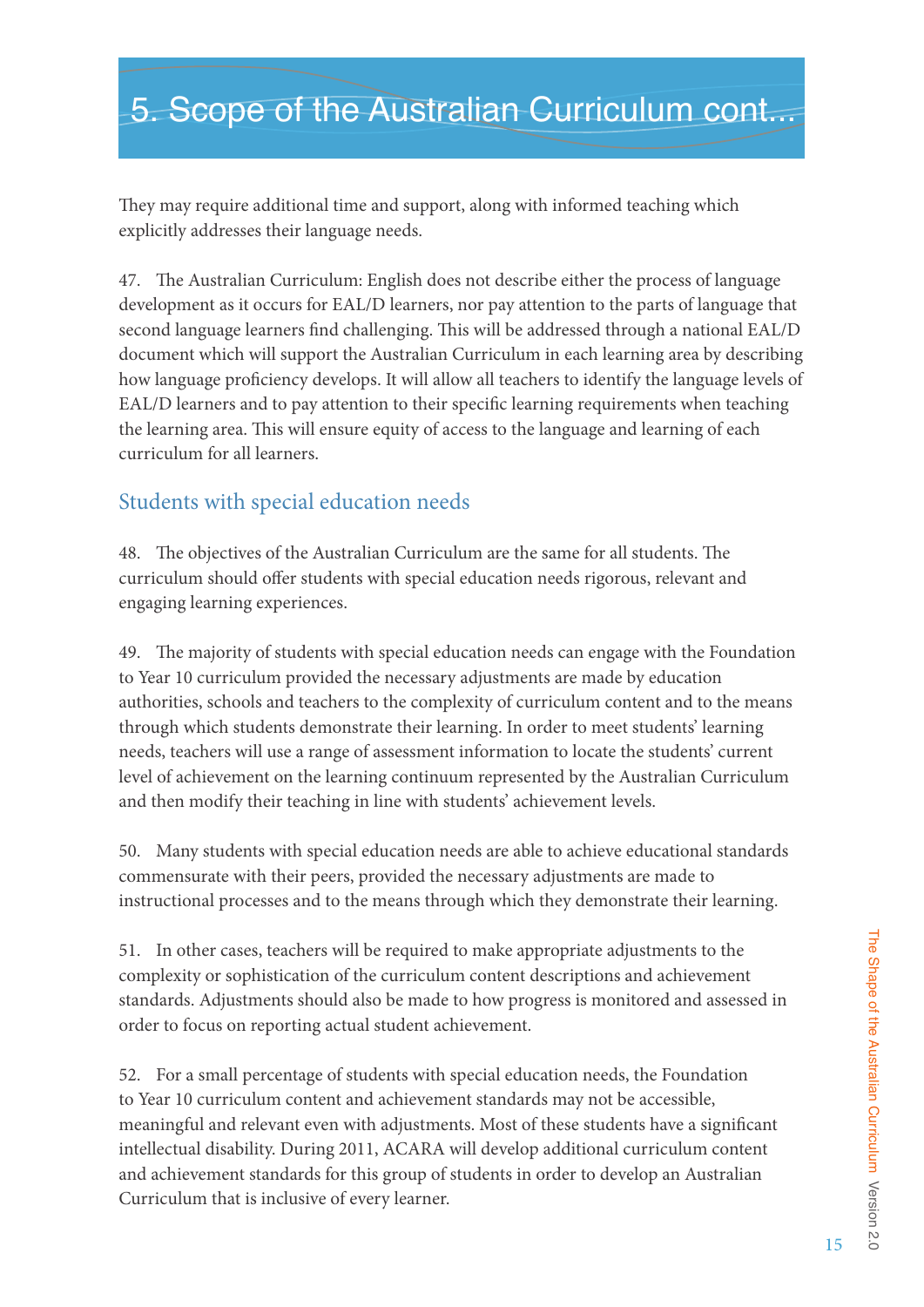53. The Australian Curriculum describes a learning entitlement for each Australian student. It sets out what young people should be taught (through the specification of curriculum content from learning areas, general capabilities and cross-curriculum priorities) and an expectation of the quality of their learning (extent of knowledge, depth of understanding and sophistication of skills described through achievement standards).

54. The Melbourne Declaration on Educational Goals for Young Australians identifies three broad categories of outcomes that the curriculum should deliver for students (see Box 3). Thus the Australian Curriculum is developed in terms of learning area knowledge, understanding and skills and general capabilities.

Box 3: Intended educational outcomes for young Australians

*A solid foundation in knowledge, understanding, skills and values on which further learning and adult life can be built*

• The curriculum will include a strong focus on literacy and numeracy skills. It will also enable students to build social and emotional intelligence and nurture student wellbeing through health and physical education in particular. The curriculum will support students to relate well to others and foster an understanding of Australian society, citizenship and national values including through the study of civics and citizenship. As a foundation for further learning and adult life, the curriculum will include practical knowledge and skills development in areas such as ICT and design and technology which are central to Australia's skilled economy and provide crucial pathways to post-school success.

*Deep knowledge, understanding, skills and values that will enable advanced learning and an ability to create new ideas and translate them into practical applications*

The curriculum will enable students to develop knowledge in the disciplines of English, mathematics, science, languages, humanities and the arts; to understand the spiritual, moral and aesthetic dimensions of life; and open up new ways of thinking. It will also support the development of deep knowledge within a discipline, which provides the foundation for interdisciplinary approaches to innovation and complex problem solving.

*General capabilities that underpin flexible and analytical thinking, a capacity to work with others and an ability to move across subject disciplines to develop new expertise*

• The curriculum will support young people to develop a range of generic and employability skills that have particular application to the world of work and further education and training, such as planning and organising, the ability to think flexibly, to communicate well and to work in teams. Young people also need to develop the capacity to think creatively, innovate, solve problems and engage with new disciplines.

Ministerial Council on Education, Employment, Training and Youth Affairs, *Melbourne Declaration on Educational Goals for Young Australians*, December 2008, p.13.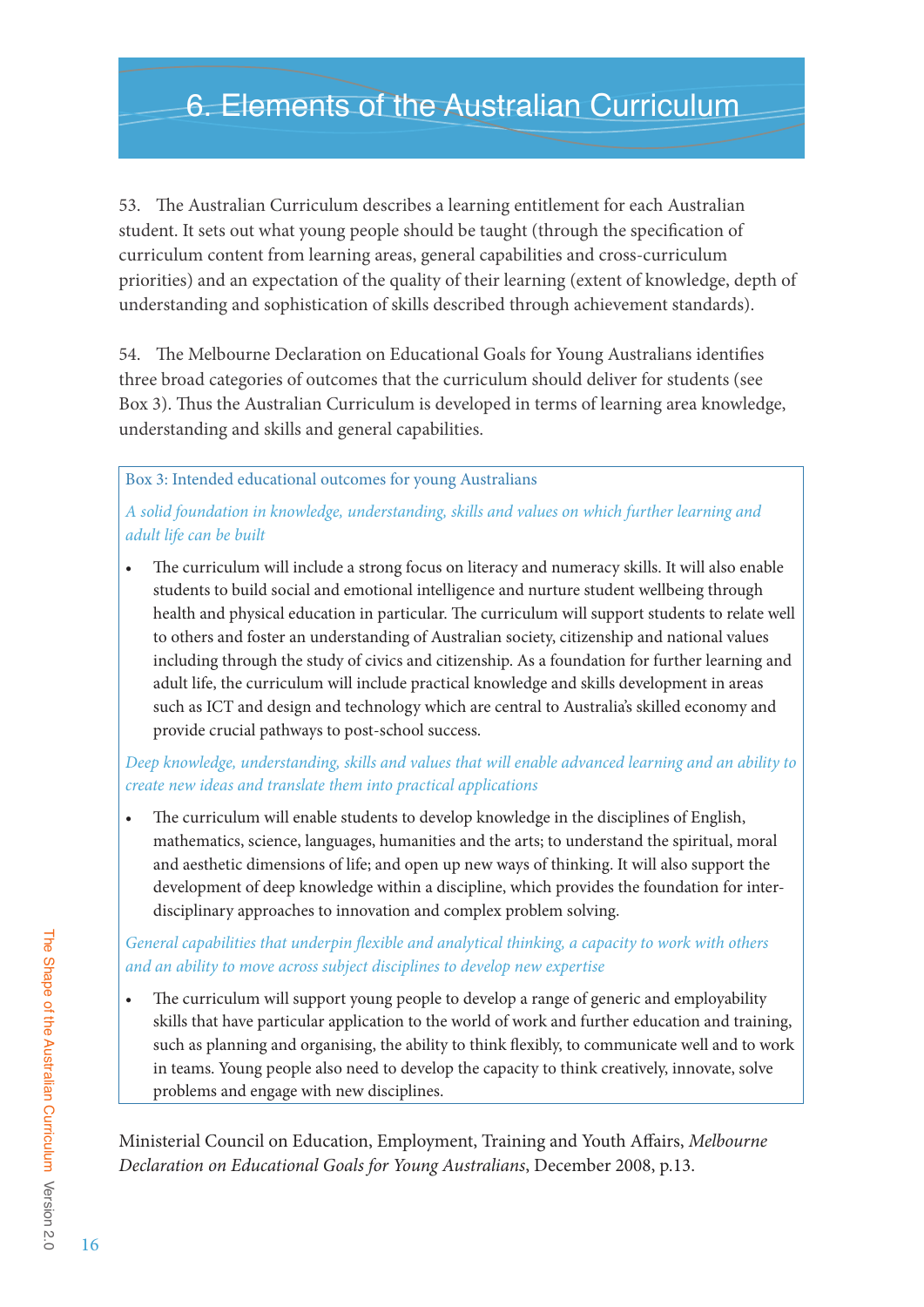# 6. Elements of the Australian Curriculum cont...

55. The Australian Curriculum provides for rigorous, in-depth study, preferring depth to breadth wherever a choice needs to be made, with consideration also being given to the overall teaching and learning time available.

56. ACARA's Curriculum Design document provides indicative time advice to guide the drafting of the curriculum. Such an approach is not designed to establish time allocations for education systems and sectors, schools or teachers.

### Curriculum content

### Learning area knowledge, skills and understanding

57. The Australian Curriculum describes knowledge, skills and understanding organised by learning areas. The selection of content for particular learning areas takes into account the rapid expansion in bodies of knowledge and the challenges this presents for curriculum development.

58. For each learning area, the Australian Curriculum emphasises the knowledge, understanding and skills that form the entitlement of a learning area. Teachers are able to choose how best to introduce concepts and processes and how to progressively deepen understanding to maximise the engagement and learning of every student.

59. The Australian Curriculum is designed to ensure students develop the knowledge and understanding on which the major disciplines are based. Each discipline offers a distinctive lens through which we interpret experience, determine what counts as evidence and a good argument for action, scrutinise knowledge and argument, make judgments about value and add to knowledge.

60. Rather than being self-contained or fixed, disciplines are interconnected, dynamic and growing. A discipline-based curriculum should allow for cross-disciplinary learning that broadens and enriches each student's learning.

61. The Australian Curriculum presents curriculum content and achievement standards for the following learning areas and subjects as set out in the Melbourne Declaration:

- • English
- mathematics
- science
- humanities and social sciences, specifically history, geography, economics and business, and civics and citizenship
- the Arts, specifically dance, drama, media arts, music and visual arts
- languages
- health and physical education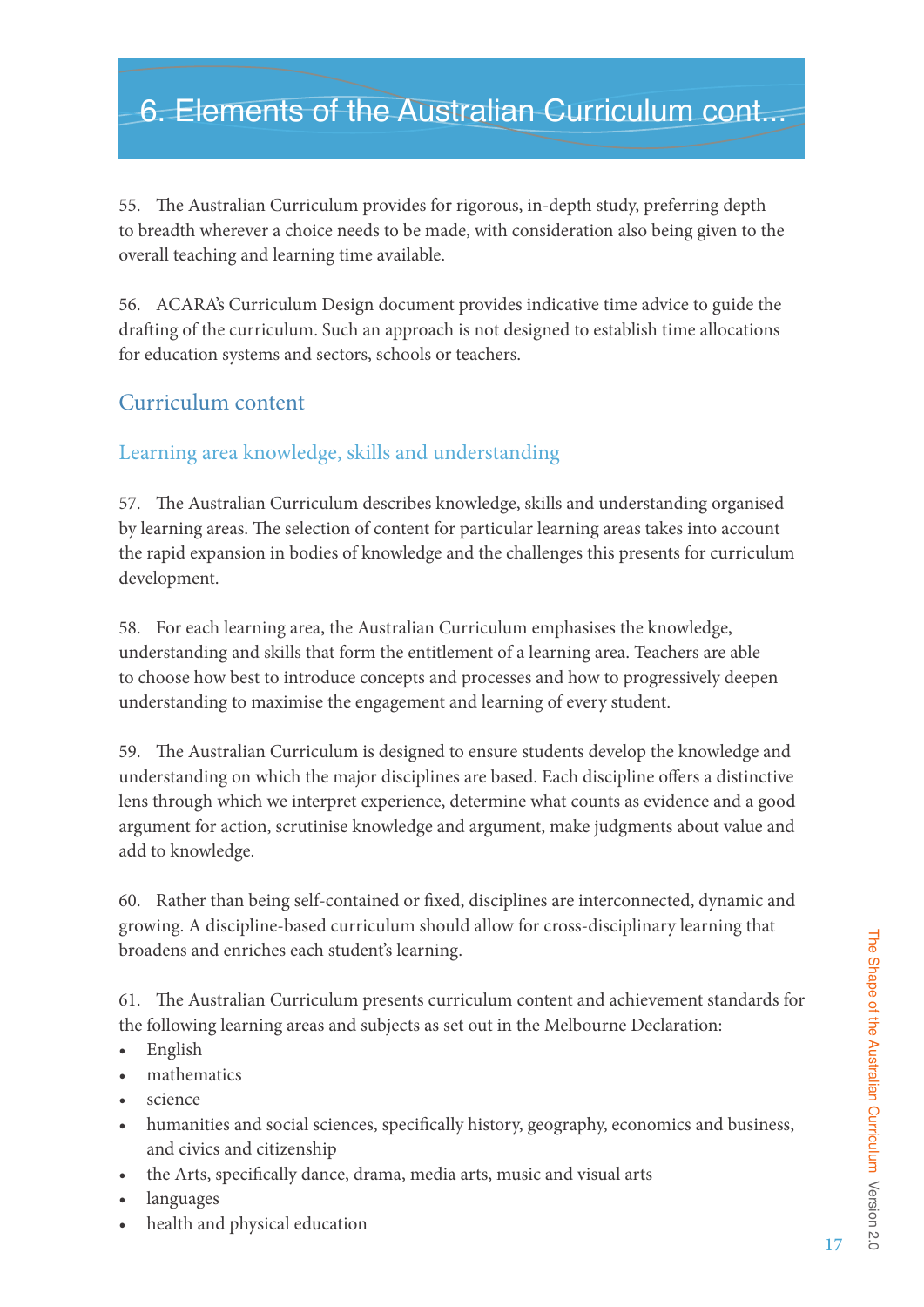# 6. Elements of the Australian Curriculum cont...

technologies, specifically design and technology and information and communication technology, while also providing for learning in other technology areas.

62. In each learning area, the Australian Curriculum provides a rationale for the choice of curriculum content. This rationale makes clear to teachers and students why the chosen content is important for students and outlines the broad scope and sequence of learning to be expected from Foundation to Year 12. The rationale makes clear how certain choices were made — whether they were based on 'big ideas' essential to a deep understanding of a domain of knowledge; learning that is essential for further learning in a particular area; or other important considerations such as the students' developing sense of personal identity; or Australia's geographical and historical context.

63. The scope and sequence for each learning area ensures learning is appropriately ordered and unnecessary repetition is avoided.

64. For the senior secondary years, the Australian Curriculum is organised through courses, each consisting of four units.

65. While individual courses are designed with particular student needs and interests in mind, the full range of student needs and interests will be met through suites of courses and/ or through the full range of senior secondary courses available in a state or territory.

66. ACARA is responsible for developing curriculum content and achievement standards for certain senior secondary courses. States and territories will continue to offer additional senior secondary curriculum that does not overlap significantly with the Australian Curriculum courses. The list of Australian Curriculum courses may grow in time if there is national agreement.

67. Curriculum, assessment and certification authorities in each state and territory will be responsible for the delivery of nationally-agreed curriculum content and achievement standards for senior secondary courses within their jurisdiction, that is, determining their assessment, certification and quality assurance requirements.

### General capabilities

68. The disciplines provide a foundation of learning in schools because they reflect the way in which knowledge has, and will continue to be, developed and codified. However, 21st century learning does not fit neatly into a curriculum solely organised by learning areas or subjects that reflect the disciplines. Increasingly, in a world where knowledge itself is constantly growing and evolving, students need to develop a set of skills, behaviours and dispositions, or general capabilities that apply across subject-based content and equip them to be lifelong learners able to operate with confidence in a complex, information-rich, globalised world.

18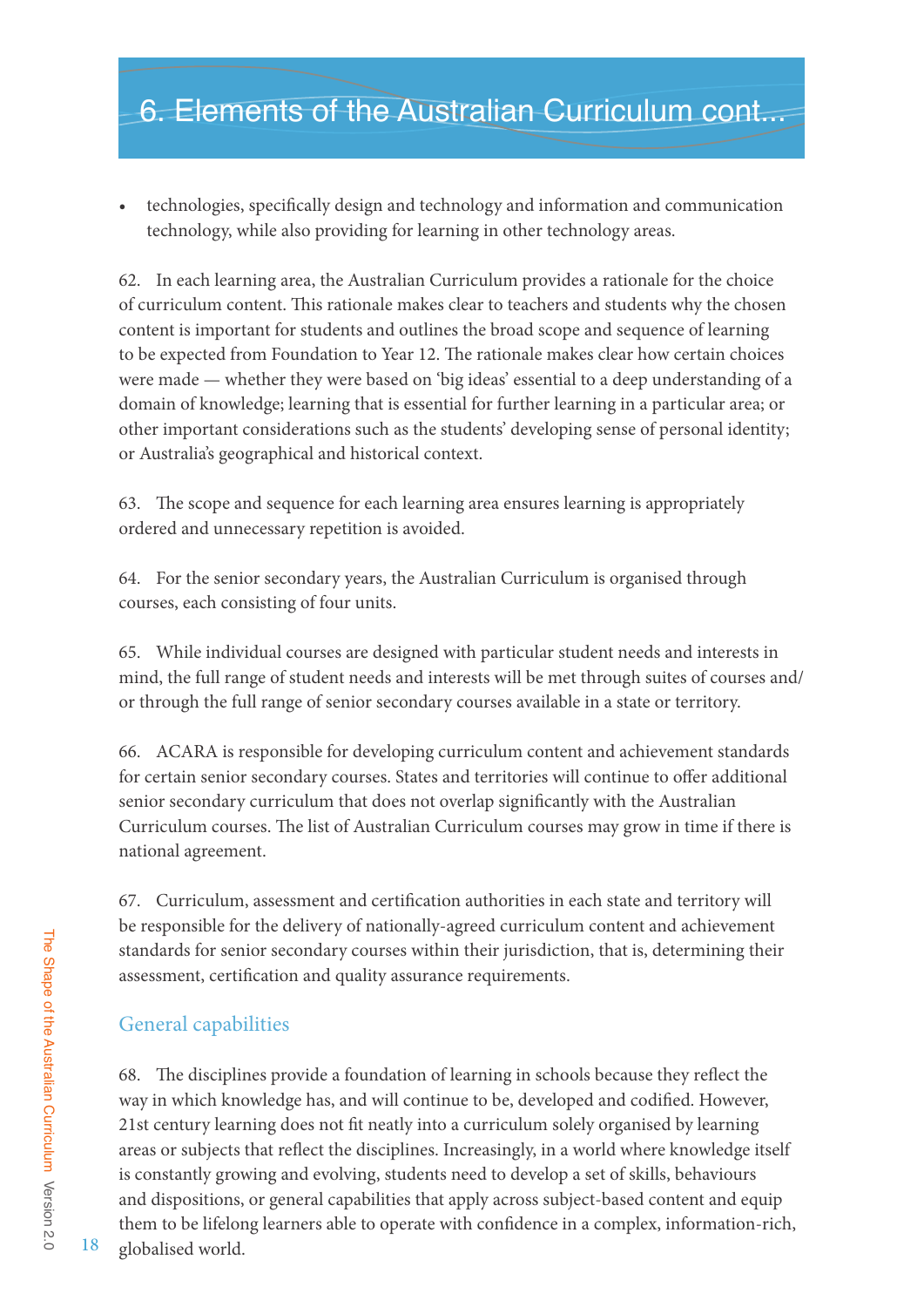69. As shown in Box 3, the Melbourne Declaration on Educational Goals for Young Australians sees these general capabilities as including 'planning and organising, the ability to think flexibly, to communicate well and to work in teams, the capacity to think creatively, innovate, solve problems and engage with new disciplines'.

70. General capabilities are represented across the learning areas to different degrees. Some are best developed within specific learning areas. Others can be developed in any learning area depending on teachers' choices of classroom activities. Curriculum documents make explicit how the general capabilities can be addressed in each learning area.

71. The Australian Curriculum specifically covers the following general capabilities:

#### **Literacy**

Students become literate as they develop the skills to learn and communicate confidently at school and to become effective individuals, community members, workers and citizens. These skills include listening, reading and viewing, writing, speaking and creating print, visual and digital materials accurately and purposefully within and across all learning areas.

#### **Numeracy**

Students become numerate as they develop the capacities, confidence and dispositions to use mathematics at school, at home, at work and in community life. In the context of schooling, numeracy is about students engaging with whatever mathematics they need within and across all learning areas.

#### **Information and communication technology (ICT) competence**

Students develop ICT competence as they learn to use ICT effectively and appropriately when investigating, creating and communicating ideas and information at school, at home, at work and in their communities.

### **Critical and creative thinking**

Students develop critical and creative thinking as they learn to generate and evaluate knowledge, ideas and possibilities, and use them in combination when seeking new pathways or solutions. In the context of schooling, critical and creative thinking are integral to activities that require reason, logic, imagination and divergence.

### **Ethical behaviour**

Students develop ethical behaviour as they learn to understand and act in accordance with ethical principles. This includes understanding the role of ethical principles, values and virtues in human life; acting with moral integrity; acting with regard for others; and having a desire and capacity to work for the common good.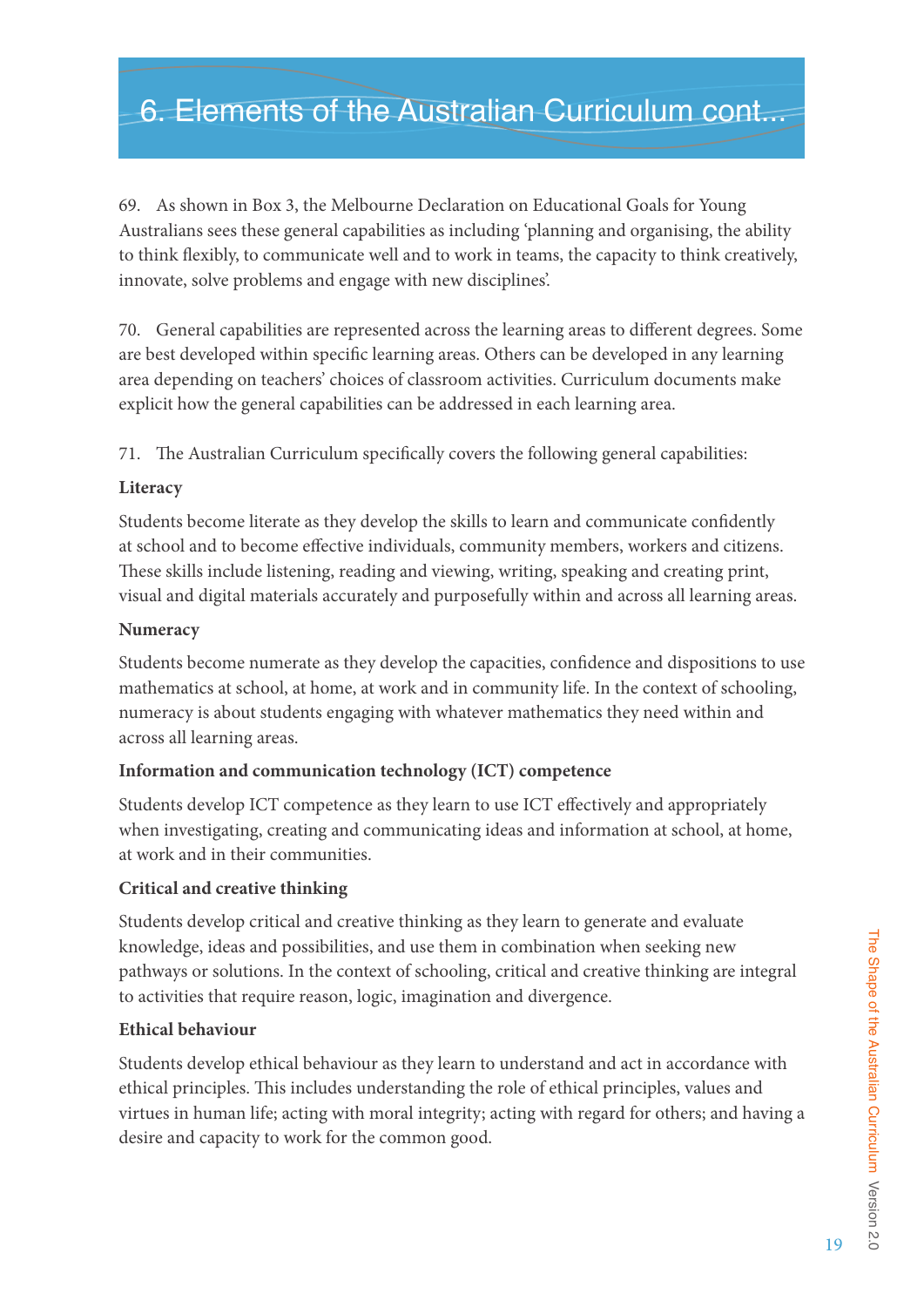#### **Personal and social competence**

Students develop personal and social competence as they learn to understand and manage themselves, their relationships, lives, work and learning more effectively. They learn to understand and manage their emotions, develop concern and understanding for others, establish positive relationships, make responsible decisions, work effectively in teams and handle challenging situations constructively.

#### **Intercultural understanding**

Students develop intercultural understanding as they learn to understand themselves in relation to others. Students learn to respect and appreciate their own cultures and beliefs and those of others, and to engage with people of diverse cultures in ways that recognise differences and create connections between people.

72. For each of the general capabilities, continua of learning have been developed to describe the essential skills expected at particular points of schooling. They have been used to enhance the learning area content sequences and achievement standards and will assist teachers to plan for and to guide student learning of these important areas of the curriculum. State and territory curriculum and school authorities will determine the extent to which student learning of the general capabilities will be assessed and reported.

### Cross-curriculum priorities

73. The Australian Curriculum must be both relevant to the lives of students and address the contemporary issues they face. With this and the education goals of the *Melbourne Declaration* in mind, the curriculum gives special attention to three priorities:

- **• Aboriginal and Torres Strait Islander histories and cultures**, to ensure that all young Australians will be given the opportunity to gain a deeper understanding and appreciation of Aboriginal and Torres Strait Islander histories and cultures, their significance for Australia and the impact these have had, and continue to have, on our world
- **• Asia and Australia's engagement with Asia**, to reflect the importance of young people knowing about Asia and Australia's engagement with Asia because as they develop a better understanding of the countries and cultures of the Asia region, they will come to appreciate the economic, political and cultural interconnections that Australia has with the region
- **sustainability**, to allow young people to develop an appreciation of the need for more sustainable patterns of living, and to build capacities for thinking, valuing and acting necessary to create a more sustainable future.

74. Each of these priorities is represented in learning areas in ways appropriate to that area. For each of the cross-curriculum priorities, a continuum of learning has been developed to ensure strong and coherent inclusion in the Australian Curriculum.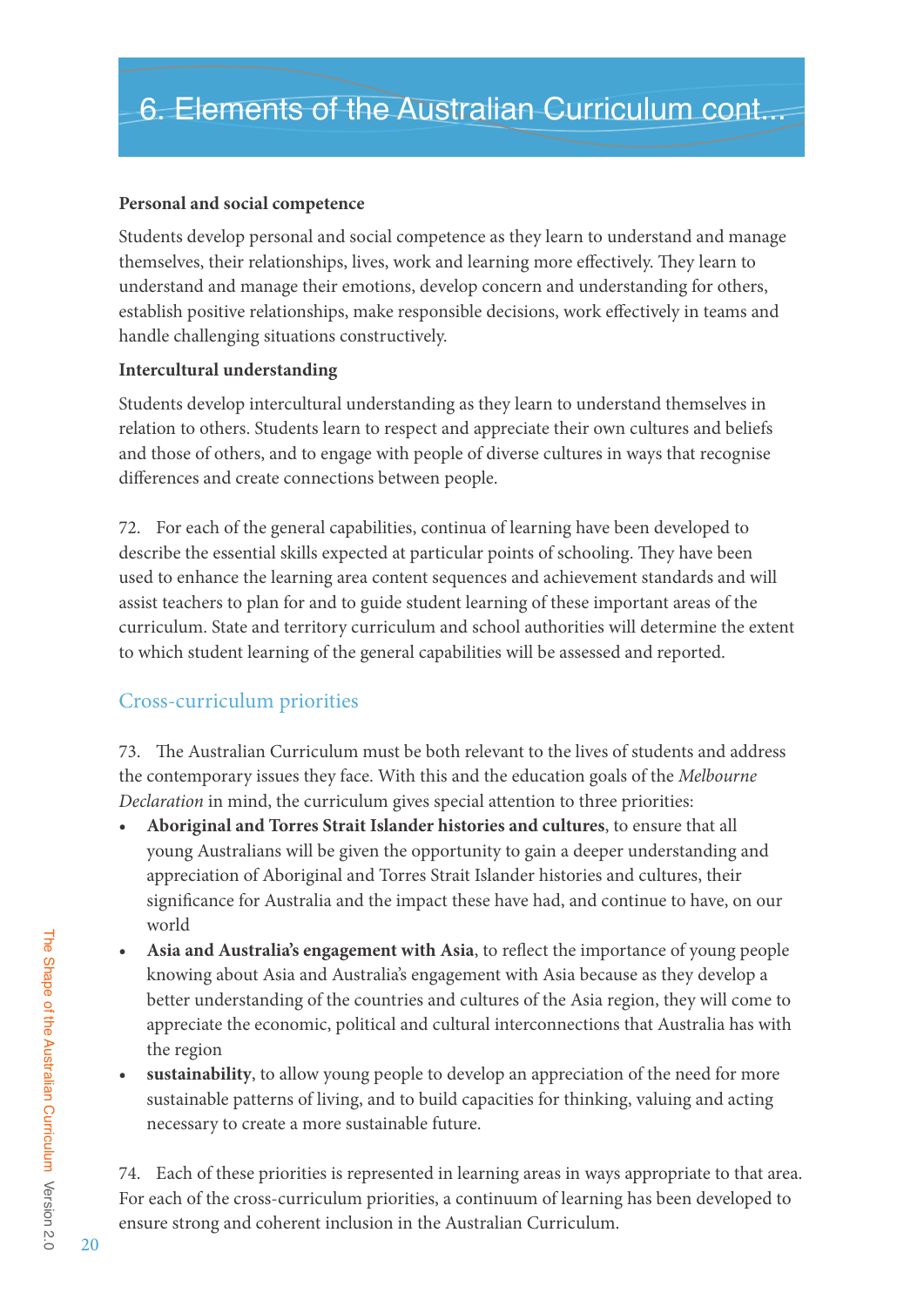# 6. Elements of the Australian Curriculum cont...

### Development of curriculum on a year-by-year or bands-of-school-years basis

75. In English and mathematics, much is known about sequences of learning, and there is empirical evidence to guide the writing of curriculum on a year-by-year basis. For science and history, the curriculum has also been developed on a year-by-year basis although the descriptions of skills in these areas, for example, are by bands of years.

76. Decisions about the structure of the curriculum for the remaining learning areas will be the subject of consultation during the development process and will take into account:

- the evidence base available to guide writers, that is, what is known about the typical sequence of student learning and the development of competence in a given learning area
- the frequency with which a subject is expected to be taught to all students, that is, whether it is expected all students will learn the subject in each year of schooling
- the extent to which it is desirable to provide flexibility to schools in how they deliver the curriculum, that is, whether writing the curriculum in bands of years provides schools with greater flexibility to decide when to teach particular content, while bearing in mind the increased risk of repetition of content for students who move between schools.

### Achievement standards

77. Achievement standards provide an expectation of the quality of learning students should typically demonstrate by a particular point in their schooling, that is, the extent of their knowledge, the depth of their understanding and the sophistication of their skills. Achievement standards comprise a written description and illustrative student work samples. The achievement standards can support formative and summative assessment practices and provide a basis for consistency of assessment and reporting.

78. The sequence of achievement standards, Foundation to Year 10, describes and illustrates progress in the learning area. This sequence provides teachers with a framework of growth and development in each of the learning areas. This will assist teachers to plan for and monitor learning during the course of a semester or year. It will also assist teachers to make judgments about the extent and quality of learning.

79. Work samples play a key role in establishing and communicating expectations described in the achievement standards. The examples of student work will include the assessment task and a student's response, with annotations setting out the basis for the teacher's judgment about the quality of learning evident in that response in relation to the achievement standard.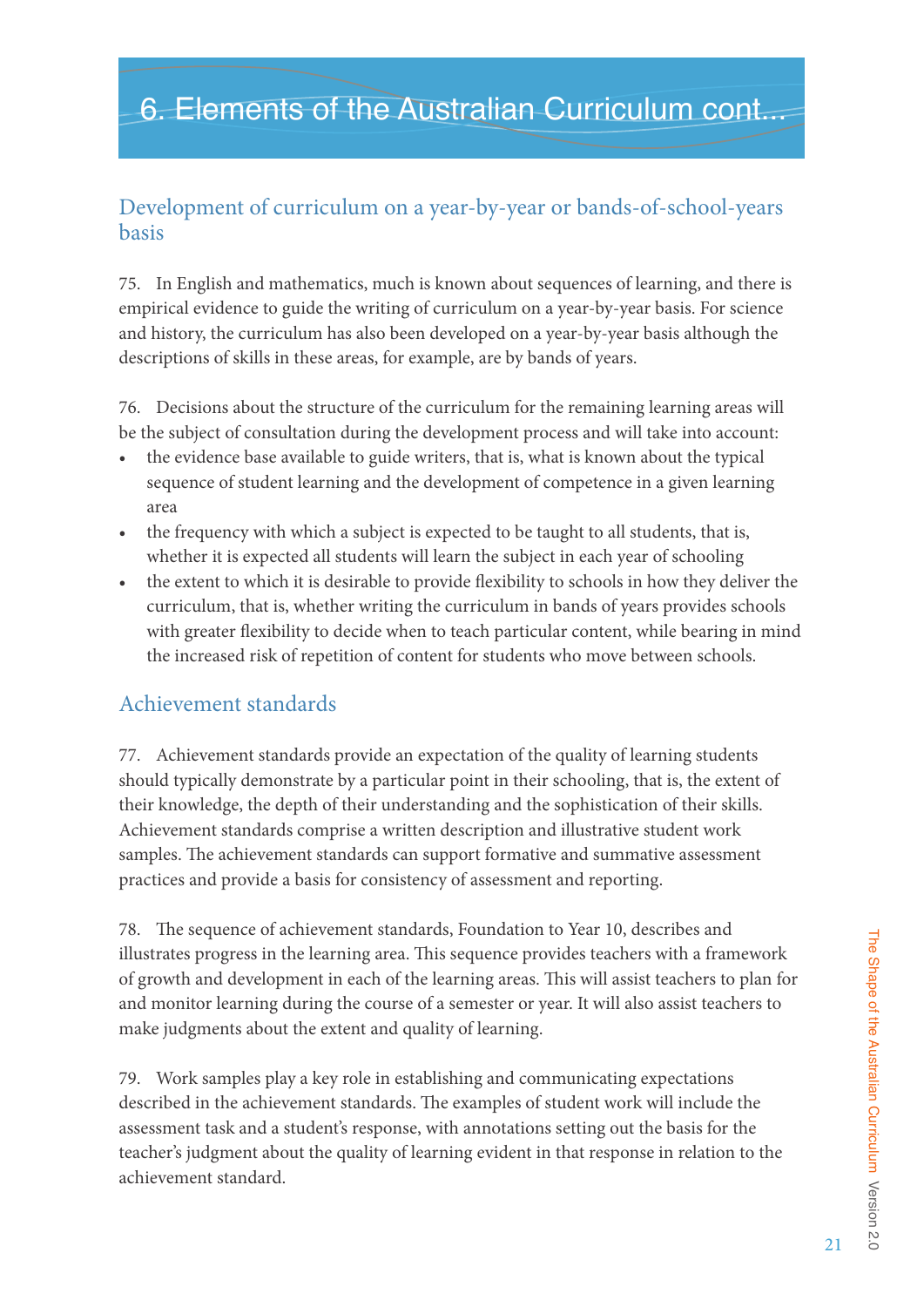# 6. Elements of the Australian Curriculum cont...

80. Together the achievement standards and annotated work samples will facilitate teacher decisions about whether students have achieved the standards.

81. The development of the achievement standards takes into account what is known from research about the development of student learning in the different learning areas. If teachers are to understand individuals' current levels of attainment so they can target students' needs in their teaching, they must have a grasp of the growth and development of students' thinking about fundamental concepts in an area of learning. A sequence of achievement standards across Foundation to Year 10 provides teachers with a sequence of development which will assist them to do this.

The achievement standards for each learning area will be validated during the first year(s) of implementation of the Australian Curriculum.

82. For the senior secondary years of schooling, course-specific achievement standards will be developed. These will describe a range of levels of achievement expected of students studying the particular course. They will make no assumptions about methods of assessment and will allow flexibility for teachers, schools and jurisdictions to determine the particular assessment methods to be used for informing judgments about student learning.

83. ACARA will work with state and territory curriculum and certification authorities to develop an agreed model for the development of senior secondary achievement standards. For English, mathematics, science and history the development of senior secondary achievement standards will occur in early 2011.

### A reporting framework – Foundation to Year 10

84. Under current national agreements, twice a year all schools are required to provide parents and carers with plain language reports on student progress and achievement, using grades A–E or an equivalent five-point scale, clearly defined against specific achievement standards.

85. ACARA will work with state and territory curriculum and school authorities to develop nationally consistent approaches to assessment and reporting. Until there is agreement on such approaches, assessment and reporting of student achievement will continue to be determined by relevant state or territory curriculum and/or school authorities.

86. The Australian Curriculum achievement standards provide a basis for a nationallyconsistent approach to assessment and reporting.

87. Schools will be responsible for assessing their students and reporting their progress and achievement.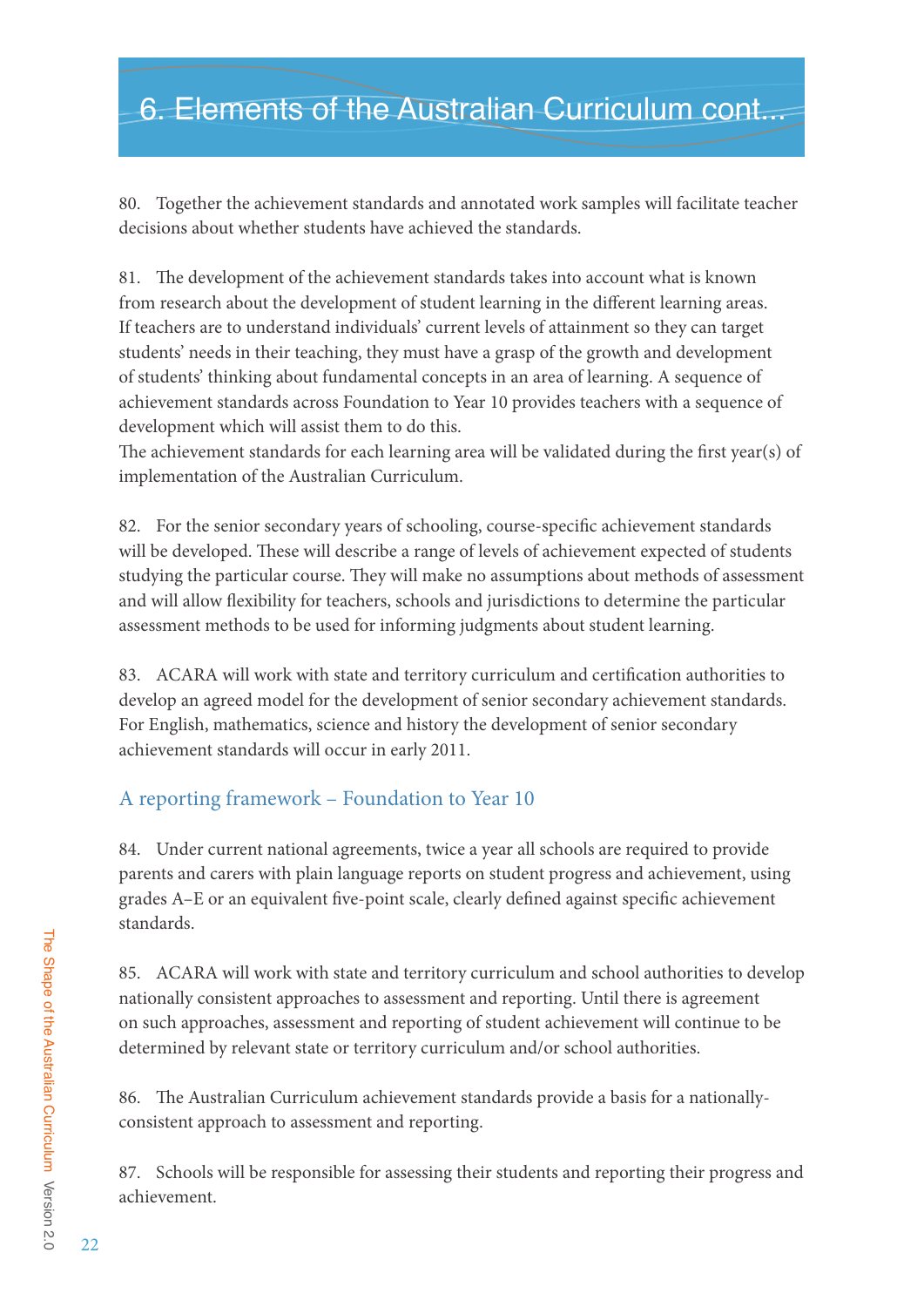88. Within any year group of students there exists a range of prior achievement that a teacher takes into account when planning for teaching and learning. The Australian Curriculum, for English, mathematics, science and history, has been written on a year by year basis to assist teachers to identify current levels of student achievement and to plan for further learning, building on prior learning and achievement.

89. Schools and teachers continue to have the flexibility to enable students to progress at different rates through the curriculum. The year-by-year structure of English, mathematics, science and history provides an indication of the content and achievement standards it is expected most students in particular grades will meet, but more importantly it provides a map that defines key indicators of learning development and progress. It continues to be the case that schools and teachers should provide flexible pathways to enable every student to make progress in their learning.

90. To meet students' learning needs and cater for the wide range of performance in classes, teachers need to be able to identify current levels of student achievement using the Australian Curriculum and tailor their teaching in line with these levels. In many cases, this will involve identifying and filling in specific gaps in a student's knowledge, understanding or skills while still focusing instruction on the curriculum content described for their particular year of schooling. In other cases, this will involve focusing instruction on curriculum content at a lower or higher level than that set out for a particular year of schooling.

91. Teachers will use the achievement standards, at the end of a period of teaching, to make on-balance judgments about the quality of learning demonstrated by students and specifically whether they have achieved at, above or below the standard.

92. In making these judgments, teachers will draw on assessment data they have collected during the course of the teaching period as evidence. These judgments about the quality of learning will be one source of feedback to students and their parents and will inform formal reporting processes.

93. If teachers have judged that student achievement is below the expected standard this suggests there should be some review of the teaching programs and practice to assist individual students in improving their learning in the future. It also suggests additional support and targeted teaching will be needed to ensure the student does not fall behind.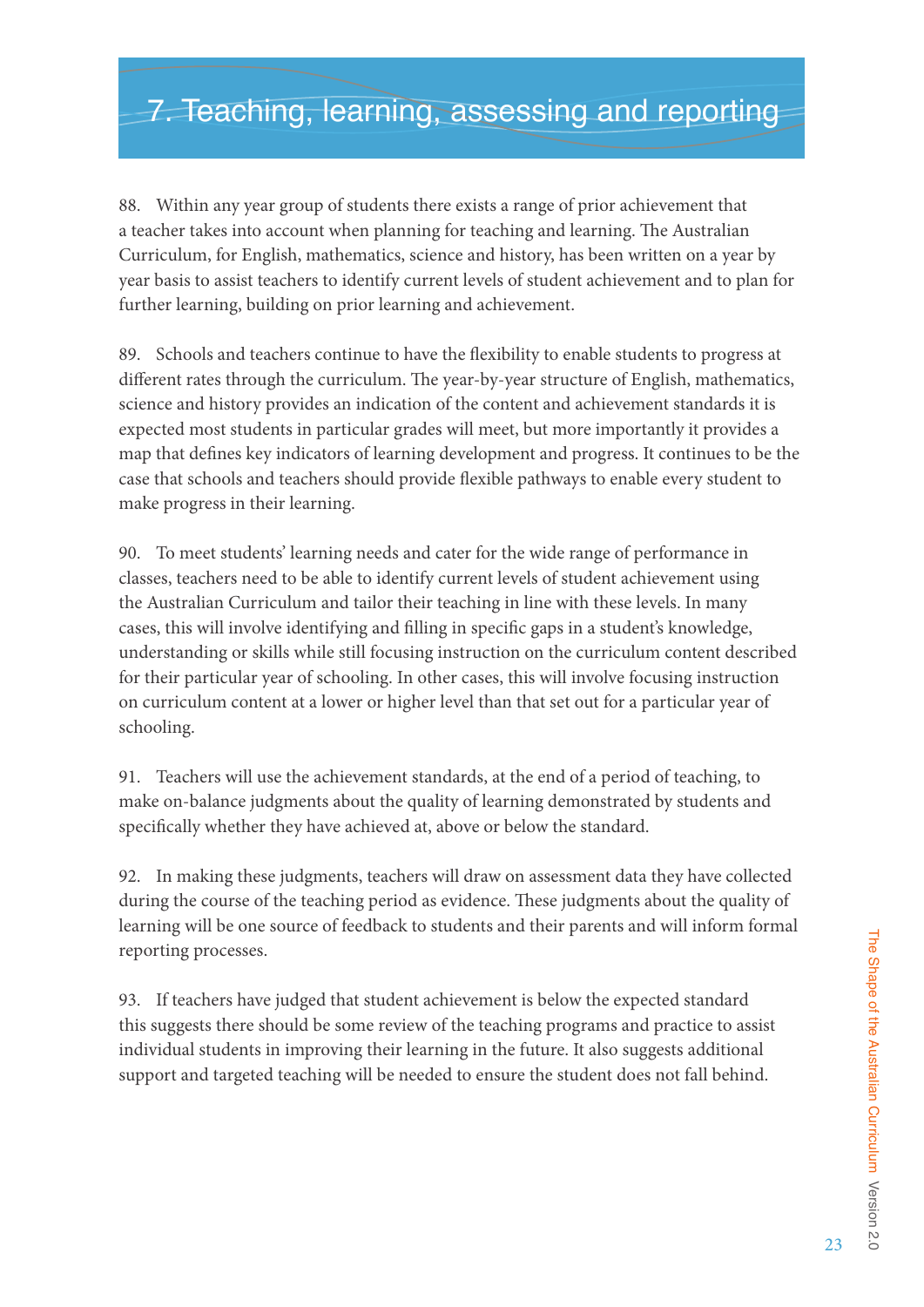94. Assessment of the Australian Curriculum will take place at different levels and for different purposes, including:

- ongoing formative assessment within classrooms for the purposes of monitoring learning and providing feedback, for teachers to inform their teaching and for students to inform their learning
- • summative assessment for the purposes of twice-yearly reporting by schools to parents and carers on the progress and achievement of students
- annual testing of Years 3, 5, 7 and 9 students' levels of achievement in aspects of literacy and numeracy conducted as part of the National Assessment Program – Literacy and Numeracy (NAPLAN)
- • periodic sample testing of specific learning areas within the Australian Curriculum as part of the National Assessment Program (NAP).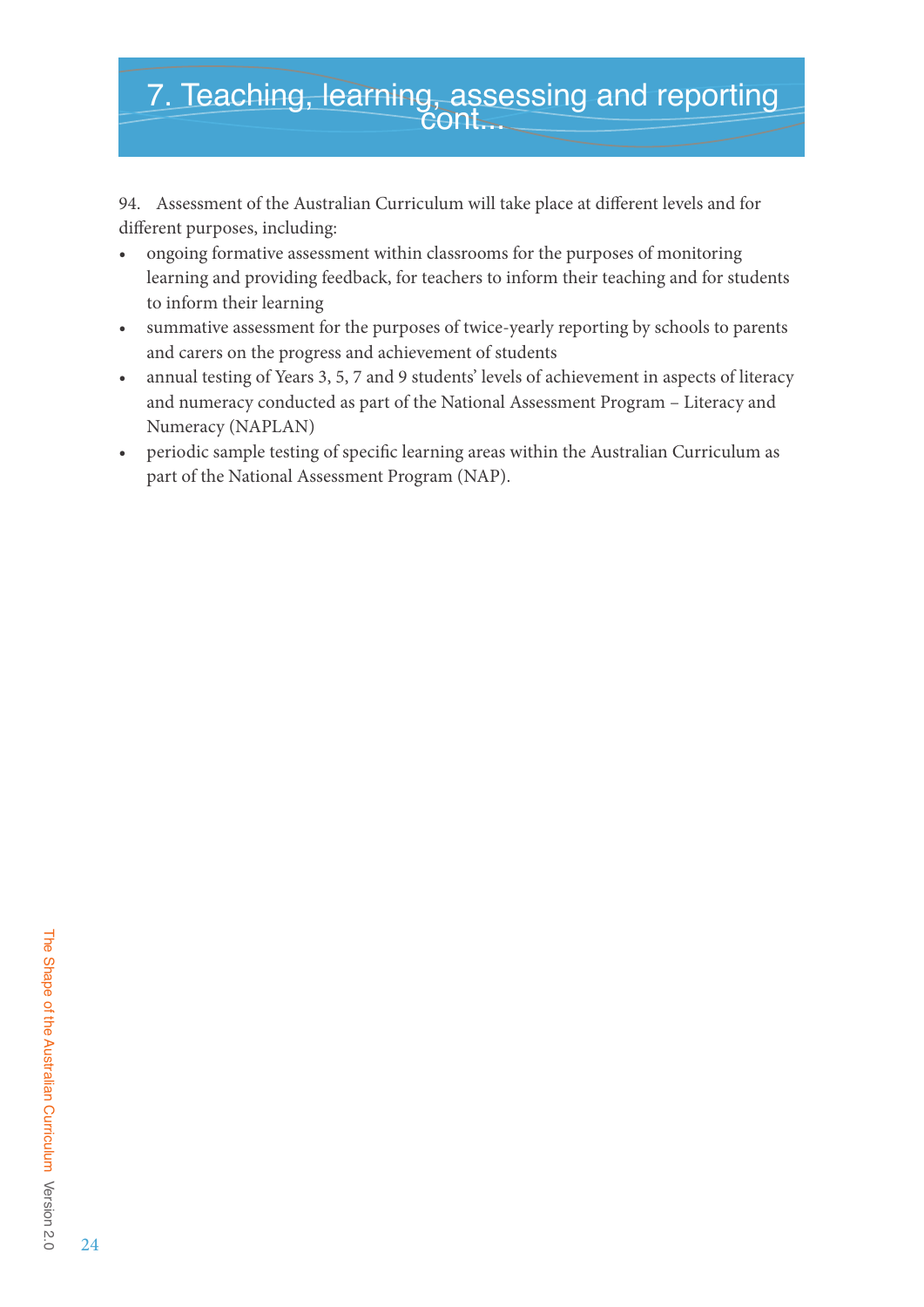# 8. Implementation of the Australian Curriculum

95. Implementation of the Australian Curriculum means teaching, assessing and reporting is based on the curriculum content and achievement standards as approved by education ministers.

96. Education ministers have agreed that substantial implementation of the Foundation to Year 10 Australian Curriculum for English, mathematics, science and history will have been achieved by the end of 2013.

97. In the first year of the Australian Curriculum's implementation, ACARA will collect further samples of student work and will validate the achievement standards, drawing on data from schools.

98. While the process of implementing the Australian Curriculum is a matter for each state and territory, ACARA will assist states and territories through leadership and advice on the Australian Curriculum and by coordinating implementation planning.

99. Implementation paths and timelines, up to the end of 2013, are likely to vary by learning areas depending on the extent of the differences between the new Australian Curriculum and existing state and territory curricula.

100. For each phase of Australian Curriculum development, ACARA will work with state and territory education authorities to map the extent of change and assist them in developing implementation plans.

101. State and territory school and curriculum authorities are responsible for the implementation of the Australian Curriculum. At the national level, the Australian Institute for Teaching and School Leadership (AITSL) and Education Services Australia (ESA) will play a key role supporting state and territory authorities. Professional associations will also play a role in supporting the implementation of the Australian Curriculum. One of the benefits of a national curriculum is that national and state and territory resources can be pooled to support all teachers. At a local level, it is expected there will be extensive use of local and site-based professional learning.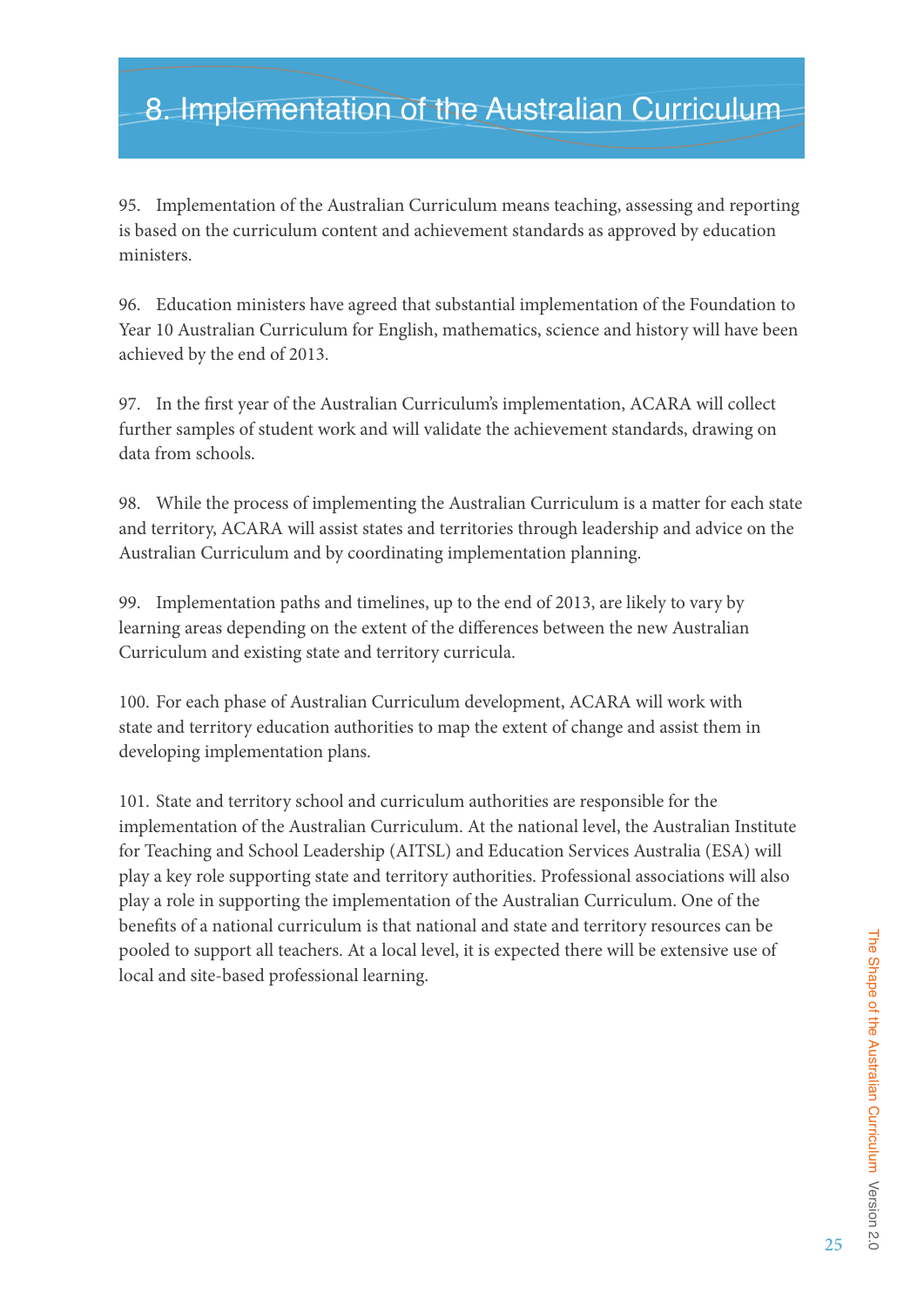# 9. Quality assurance and review of the Australian Curriculum

102. The Australian Curriculum is a dynamic curriculum. The online publication of the curriculum facilitates ongoing monitoring and review as well as providing the opportunity to update the curriculum in a well-managed and effectively communicated manner.

103. Any updating will take into account review and evaluation data; new national and international knowledge and practice about learning, teaching, curriculum design and implementation; and contemporary research in discipline and cross-discipline areas.

104. In this way, the Australian Curriculum will be subject to evaluation and validation during implementation and will continue to be benchmarked against the curricula of countries that are leading the world in education excellence and performance.